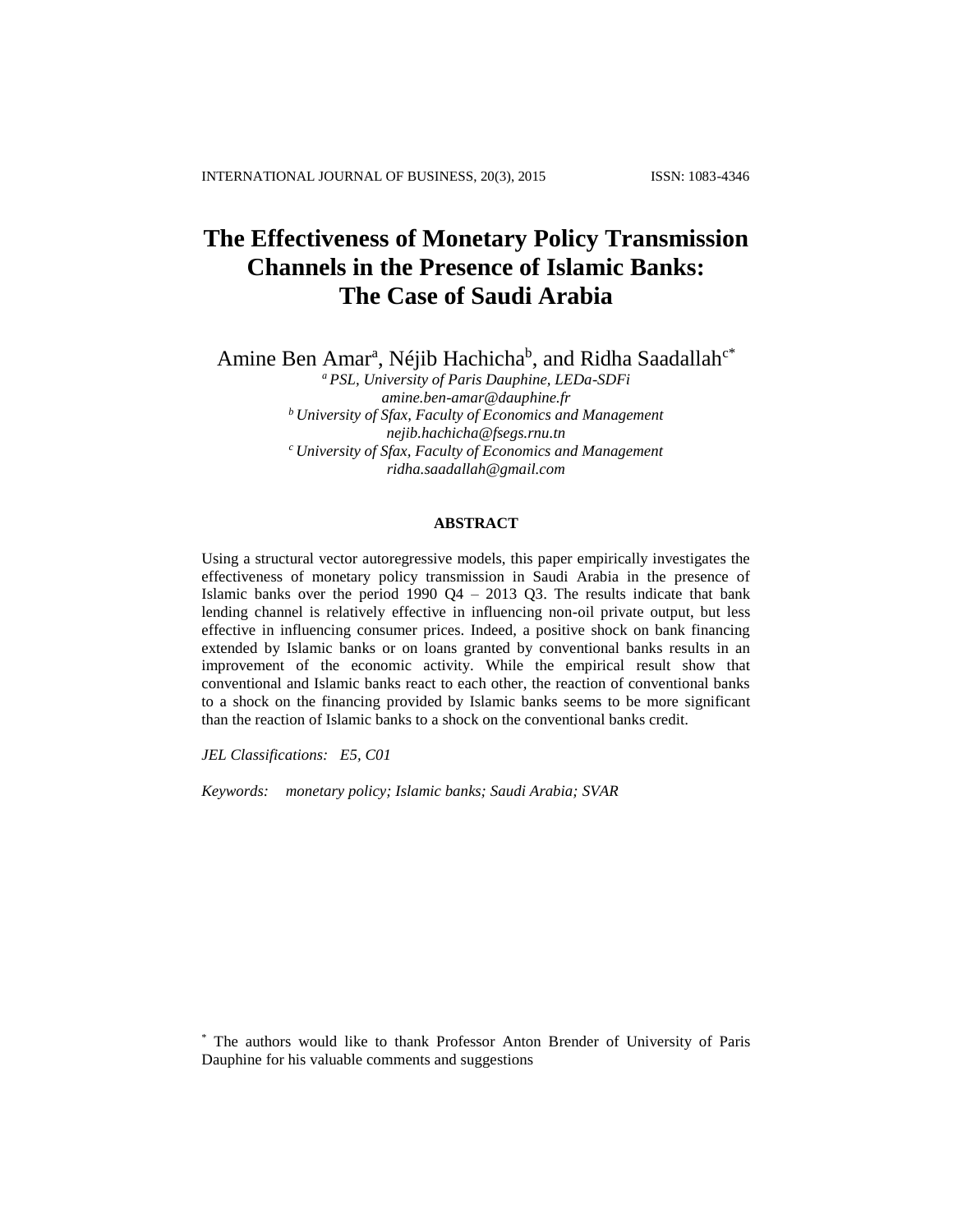## **I. INTRODUCTION**

The empirical evaluation of the effectiveness of the channels of monetary transmission provides to Central Banks information that can be useful for the improvement of their decisions in terms of monetary policy. If the monetary policy decision-makers' do not know accurately how influent are their decisions on different macroeconomic variables, if they do not identify well the sequence of reactions that may occur further to their actions, then they can't assess, with certainty, neither the required time for transmission nor the effectiveness of their decisions.

While all the studies that examine the transmission of the monetary policy in the GCC countries (in particular Saudi Arabia) have found that the exchange rate channel is not significant in the monetary policy transmission process, because of the fixed exchange rate regime adopted by these countries, they assert that other channels may play an important role in the transmission mechanism.

In two papers published in 2005 and 2008, Al-Jasser, the former governor of the SAMA (Saudi Arabian Monetary Agency), and Banafe have tried to explain analytically the transmission mechanisms of the monetary policy in Saudi Arabia. In their analysis, they consider that the bank-lending channel is potentially the only channel that plays an important role in the transmission of the monetary policy. Also, Al-Hamidy (2011:302) thinks that the interest rate channel is marginal in Saudi Arabia and that an increase of the real interest rate is not likely to contain the inflation because, according to him, the credit-to-GDP ratio is relatively low. In this paper, we will see that, for three main reasons, the analysis made by Al-Hamidy (2011) is put into perspective. First, the bank credit to non-oil GDP ratio has improved over the last three decades (it shows a positive trend since the 1970s), and, according to Westelius (2013:22), this should improve the effectiveness of monetary policy. Second, it is necessary to understand the structure of the value added in Saudi Arabia to understand to which compartment of the economic activity the monetary policy has to be interested. Third, economic theory suggests that the Saudi Monetary policy is, partially at least, not independent. Given its largely liberalized capital account and its fixed exchange rate against the US dollar, the Saudi Arabian Monetary policy is, de facto, dependent: it is propped up on the US monetary policy. Consequently, the improvement of the synchronization between the business cycles of Saudi Arabia and those of the United States is likely to improve the effectiveness of the interest rate policy of the SAMA.

The results found in the empirical literature that focuses on the monetary policy transmission in Saudi Arabia are quite stable. Unlike the analysis of Al-Jasser and Banafe (2005 and 2008) and Al-Hamidy (2011), empirical studies have found that the interest rate and the bank lending channels seems to be effective in the transmission process. As for the exchange rate channel, it is non-existent because of the fixed exchange rate regime adopted by Saudi Arabia (Prasad and Khamis, 2011; Cevik and Teksöz, 2012; Espinoza and Prasad, 2012; Westelius, 2013). These results do not appear to be outliers as the effectiveness of the bank lending channel requires that banks play an important role as a source of funding for the private sector (Bernanke and Gertler, 1995), a condition which, a priori, is likely to be verified in emerging and developing economies.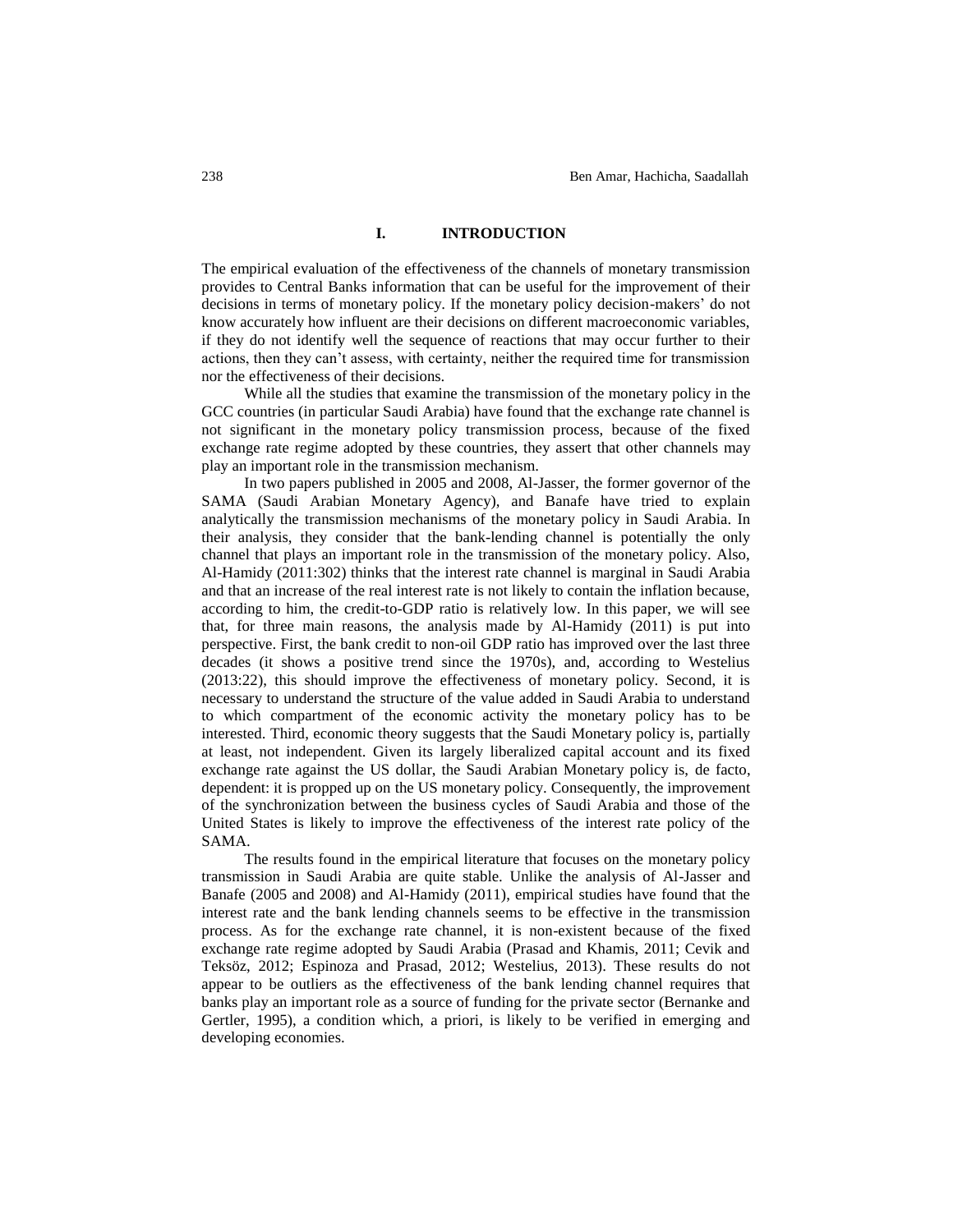So that the analysis of the transmission of monetary policy to be relevant, it is necessary, first of all, to understand the structural features of the Saudi economy and to which part of the output the monetary policy should be transmitted. Authors who have studied the monetary policy transmission in Saudi Arabia and in other oil-producing countries (e.g., Prasad and Khamis, 2011; Cevik and Teksöz, 2012; Ziaei, 2012; Westelius, 2013) think that monetary policy influences all the non-oil GDP. We will see that this conception is relatively imprecise, and this imprecision may question the relevance of the analysis of the transmission process. Indeed, the exploration of the structure of the wealth creation sources' in Saudi Arabia show that the monetary policy can't influence the entire non-oil activity but rather the part of the activity carried out by the private sector, i.e. the non-government-funded part.

Although the study of the monetary policy transmission in Saudi Arabia has been the subject of very few empirical investigations, the monetary policy transmission in the presence of Islamic banks remains, to the best of our knowledge, unexamined at the empirical level. In a footnote, Cevik and Teksöz (2012:9), two IMF economists, wrote: "The issue of monetary policy transmission under Islamic banking is beyond the scope of this paper, but this fast-growing segment of banking sectors may behave differently, compared to conventional banks, in transmitting monetary policy shocks". Therefore, the purpose of this paper is to empirically investigate the role of Islamic banks in the monetary policy transmission process.

The rest of the paper is organized as follows. Section II analyses the Saudi economy and its structural features. Section III provides a review of the existence literature and the main results that have been found. Section IV presents the empirical model, its theoretical framework, and outlines the econometric results and their economic and statistical interpretation. Finally, Section V highlights the major conclusions to be drawn.

## **II. THE SAUDI ECONOMY**

## **A. Structural Features**

As it is the world's largest producer and exporter of crude oil and being the second largest country with proven oil reserves, Saudi Arabia is a resource-based economy with low level of economic diversification. In fact, oil revenues account for almost 88.5% of Government revenues in 2012 and the oil sector contributes to the formation of almost 50% of the GDP. Therefore, government spending is funded mainly by oil export earnings, and the current account is the main source of growth in Saudi Arabia. As most of the oil revenues of Saudi Arabia accrue directly to the Government, the public sector plays an important role in the economic activity. Since 1999, Saudi Arabia began to show a positive current account, as shown in Figure 1. The improvement of the current account, largely explained by the improvement of the oil revenues, has enabled the government to realize budgetary surpluses and, based on these surpluses, to reduce the weight of the public debt.

Monetary policy in Saudi Arabia is implemented by the Saudi Arabian Monetary Agency (SAMA) and is based primarily on a fixed exchange rate policy vis-à-vis the US dollar as an intermediate target. The choice made by Saudi Arabia to anchor its domestic currency, the riyal, on the US dollar has four motivations essentially. First,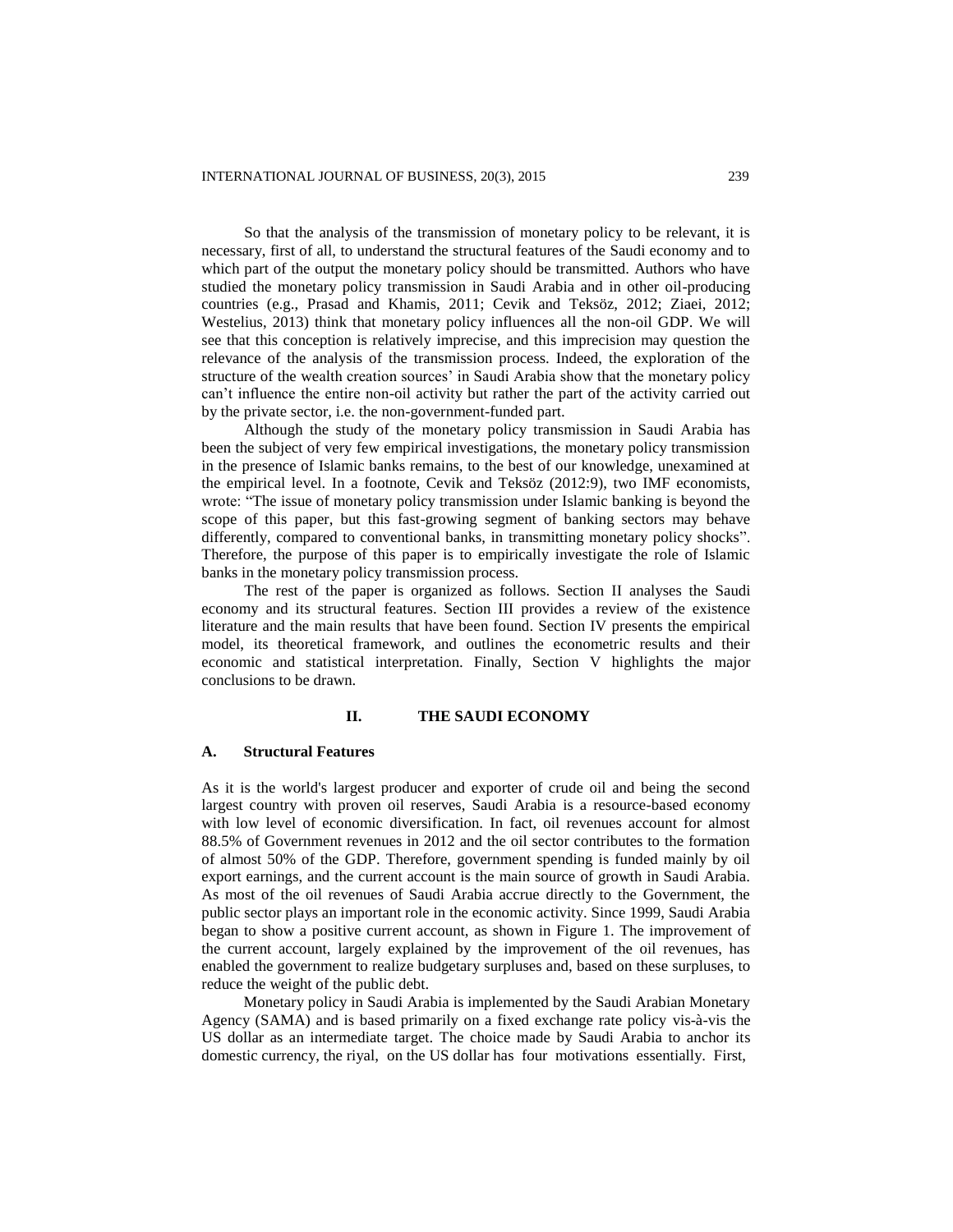



given that external payments and receipts of Saudi Arabia are mostly in US dollars, the credibility of this strategy should help and facilitate domestic price stability. Second, such a strategy may reduce the uncertainty related to the exchange rates and, therefore, improve the trade and investment. Third, as exports are dominated by oil and petrochemical products, changes in the USD/SAR parity do not contribute significantly to the terms of trade of Saudi Arabia (Al-Hamidy, 2011: 301). Fourth, the emitted riyals are fully backed by equivalent foreign exchange reserves resulting mainly from oil export revenues and investment income, adds Ramady (2009: 244).

Economic theory suggests that when a country adopts a fixed exchange rate regime and liberalizes its capital account, it loses mechanically the autonomy of its monetary policy (Mundell, 1962). Therefore, and as the interest rate policy is technically constrained, the government spending plays an important role in the regulation of the economic activity. To protect the domestic economy from oil price fluctuations and production shocks, the government sets up a discretionary countercyclical policy to support steady and regular growth of the domestic demand.

The inflow of oil revenues has allowed the government to increase its spending and to reduce, at the same time, issues of new securities and the weight of the public debt. This has stimulated the economic activity and improved the liquidity of the banking system. As the government has pursued, since the mid-2000s, a refund policy of its public debt, domestic banks were "forced" to dissave from government securities, and they have responded by increasing consumer credit (Al-Jasser and Banafe 2009: 425).

The fact that Saudi Arabia is an oil-based economy led us to ask whether the policy of the SAMA could really influence the output. In other words, understanding the sources of the value added in Saudi Arabia may allow us to identify the part of the activity that is likely to react to the monetary policy and, thereby, to better predict the true influence of the monetary policy on the output.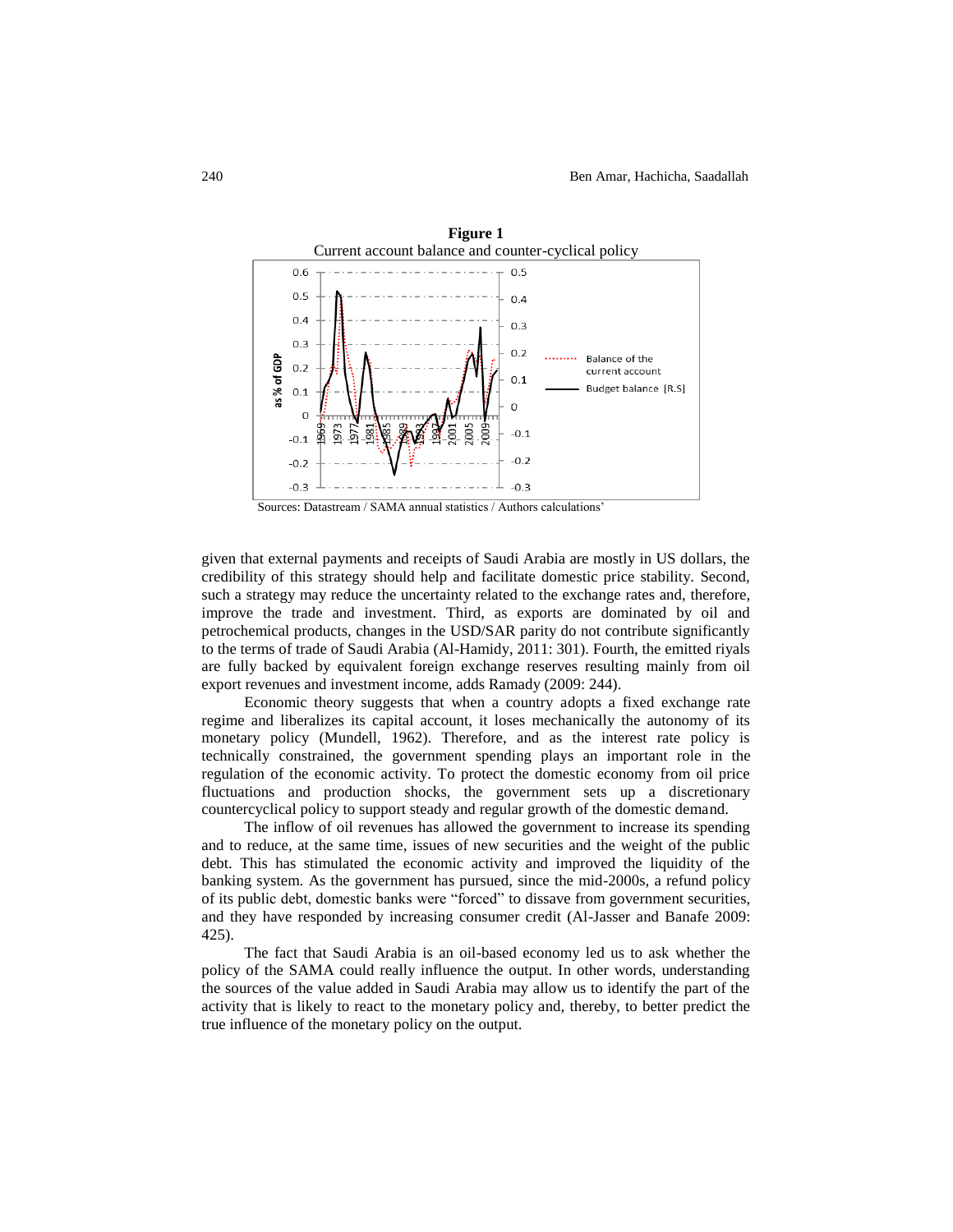## **B. Sources of the Value Added in Saudi Arabia**

To ensure that the study of the monetary policy transmission is relevant, it is necessary to discern the part of the economic activity that may react to the monetary policy decisions, namely the non-oil part which is not funded by the public sector. The previous works that studied the transmission of the monetary policy in Saudi Arabia did not pay attention to this important detail (Ziaei, 2012; Cevik and Teksöz, 2012; Westelius, 2013), and they have considered in their empirical investigations that monetary policy may influences the total non-oil GDP.

As Saudi Arabia is an oil-based economy, the monetary policy can have no significant influence on the value added created by the oil sector. Also, as a part of the non-oil activity is funded by the government, whose resources come mainly from oil export revenues, the actions of the SAMA cannot have a significant influence on this part of the activity. Thus, we have to distinguish between the wealth created by the oil activity and the wealth created by the non-oil activity. This distinction is useful for two reasons mainly. First, the Saudi Monetary policy has no influence on oil revenues: It is the international demand which is the main factor that influences the oil price (at least from the 1990s) and, thereby, oil revenues. Second, it is the growth of the non-oil part of the GDP that contributes more to the creation of employment in the oil-producing countries. It is the non-oil GDP generated by the private sector that is likely to react to the monetary policy decisions, and must be considered to analyze the transmission of the monetary policy.

## **C. The Saudi Banking System**

Until the mid of the twentieth century, Saudi Arabia had no formal monetary and banking system, and foreign currency in circulation was the only available means of payment<sup>1</sup>. Money changers, usually from Yemen, are the only financial actors who were present, and they were present in Hijaz, Jeddah, Mecca, and Medina where there was a high demand for conversion of currencies and precious metals (especially gold) in silver riyals from the pilgrims who came to perform Hajj.

The slow development of a banking system can be explained, in part, by the prohibition of interest under Islamic law and by the fact that the Saudi economy was almost a "dead" economy before the discovery of oilfields in 1939 and the oil crises of the 1970s.

The Algemene Bank (Saudi Hollandi Bank [SHB] after the decision of "Saudization" of the foreign banks in May  $1977$ )<sup>2</sup>, a branch of the Netherlands Trading Society, is the first bank established in Saudi Arabia in 1926. In the absence of a monetary authority at that time, the SHB held the gold reserves of the Kingdom and was receiving oil revenues on behalf of the Saudi government. This bank remained a monopoly until the late 1940s.

In 1947, the Banque de l'Indochine opened a branch, followed by the Arab Bank Limited (1949), the British Bank of Iran and the Middle East (1950) and the National Bank of Pakistan (1950). The first Saudi domestic bank, the National Commercial Bank (NCB) has obtained a license to operate in Saudi Arabia in 1953. The second largest domestic bank, Riyadh Bank, was established in 1957.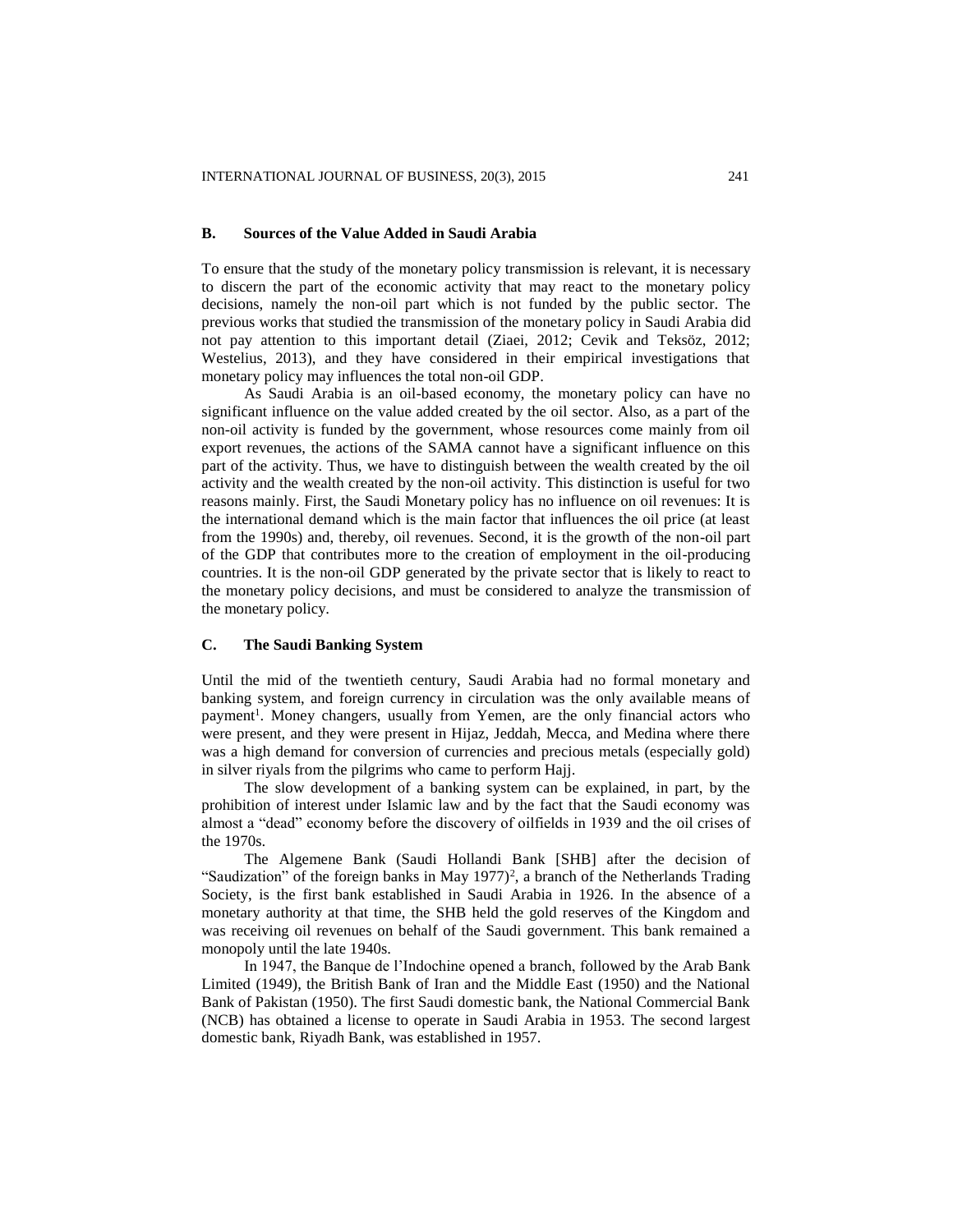Despite the fact that the NCB appeared in 1953, its roots go back to 1937. Indeed, in 1937, Mahfouz and Musa Kaki families, who were the biggest money changers, have requested permission from the King to establish the first domestic bank. A year later, the Kaki Salah Company (NCB since 1953) start working in Jeddah and it was held by Mahfouz family (51.5%) and Musa Kaki family (48.5%). Over time, the share of Mahfouz family in the capital of the NCB has increased at the expense of a decline in the share of Musa Kaki family who become minority shareholders. In 1988, Salim bin Mahfouz handed the control of the bank to his son Khaled. But this transfer of power was disastrous for the bank. In fact, the NCB has failed to produce its financial statements for 1990 and 1991 (Ramady, 2009: 241). In 1997, the police and the Saudi intelligence services had evidence about the involvement of Khaled in dubious money transfers (in the form of religious charities). During the same year (1997), Khaled was stripped of his Saudi nationality, while he was abroad<sup>3</sup>.

As the bankruptcy of one bank in a system composed of 12 commercial banks can have disastrous consequences on the entire banking system and even on the economy as a whole, the SAMA has supported, on several occasions, the banking system, despite the fact that its founding charter forbids it to act as "lender of last resort".

Since it started, the banking system has encountered several problems. In fact, commercial banks were increasingly under pressure made by ambitious merchants and members of the royal family. Given the political influence of these customers, the banks could not refuse to grant them loans. Wilson et al. (2004: 59) speak about "unscrupulous" businessmen who do not repay their debts on time, and who justify their behavior by the prohibition of riba in Islam, despite the fact that they were aware of the contractual funding conditions when the loans were granted.

These pressures have affected Riadh Bank and Al Watany Bank that, in 1960/1961, have experienced serious liquidity problems resulting from mismanagement and inappropriate loans to the members of the Board of Directors. The SAMA has decided to liquidate Al Watany Bank, and then it organized its merger with Bank Riadh. And to keep the stability of the banking system, the SAMA has acquired, on behalf of the government, 38% of the shares of the new Riyadh Bank. Further to this event, the authorities admitted the necessity to find a more sustainable solution: The solution was the implementation of the Banking Control Law in 1966. The introduction of this Law clarifies and strengthens the role of the SAMA in the regulation of the Saudi banking system<sup>4</sup>.

The weakness of the nascent domestic banking system has limited its ability to support the efforts made by the government to modernize and diversify the economy. For this reason, the government made two important reforms as part of its efforts. The first consists in establishing Specialized Credit Institutions. Their role is to provide subsidized medium and long term financing for specific economic sectors to facilitate the capital accumulation. The second is the "Saudization" of the foreign commercial banks. Indeed, in 1976 the government has decided that foreign banks operating on Saudi territory have to be transformed into local banks with majority Saudi ownership (joint-venture).

In 1980, the modernization process was finalized and the structure of the banking system remained almost the same until today (Westelius, 2013:8). At present, the Saudi banking system contains 24 banks, including 12 Saudi banks and 12 branches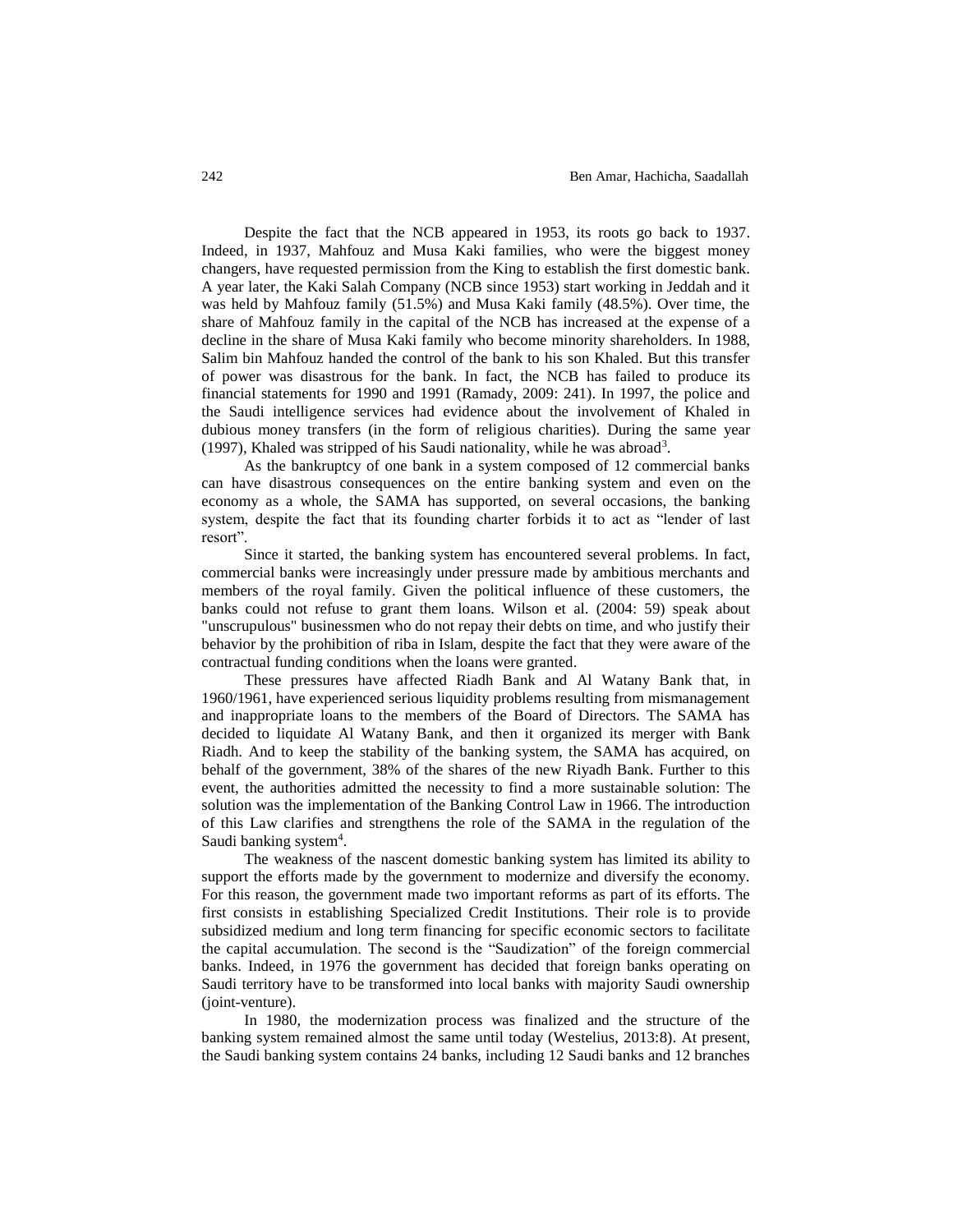of foreign banks. The assets of the 12 Saudi banks represent about 63.6% of the GDP and 98.9% of the total banking system assets. Saudi banks are not all purely Islamic, although they all provide Shari'a compliant financial products. Islamic banks hold about 23.44% of the total Saudi banks assets in 2012.

Saudi banks' assets are highly concentrated. In fact, the three largest Saudi banks (NCB, A-RB and SFG) hold 47.3% of the total banking assets in 2012, while the three smaller banks possess only 7.8%.

In 1983, Al-Rajhi Bank has applied for a license to become the first qualified Islamic bank in the Kingdom. The SAMA has refused to grant the license to this bank because if Al-Rajhi bank obtains such a license, then it means that the other banks are "un-Islamic". But in 1988, the SAMA has granted the license for Al-Rajhi Bank on condition that the latter do not use the adjective "Islamic" in its commercial name. Currently, the Saudi banking system contains four Islamic banks (Al-Rajhi [Islamic since 1988], Alinma [founded in 2008], Al-Jazeera [established in 1976 and Islamic since 2002] and Al-Bilad [created in 2004]) that hold about 25% of the assets of all domestic banks.

Because of the weakness of the financial market, banks play a key role in financing the Saudi economy. Indeed, the claims on the economy are mainly provided by the Saudi Arabian domestic banks and specialized credit institutions. Credit to private sector, which grew at an annual average rate of 15.3% over the period 1963- 2013, has largely contributed, alongside oil revenues, in financing capital accumulation. The importance of intermediation in the Saudi economy is likely to improve the responsiveness of financial intermediaries to monetary policy and, therefore, improve the effectiveness of the monetary transmission mechanisms.

Since the mid-1990s, bank credit to public sector scaled by total bank credit shows downward trend. This can be explained by the improvement in the financial position of the government, which allowed it to finance several public projects with its own resources. At the same time, bank credit to private sector scaled by total bank credit shows an upward trend since the early 1990s. This suggests that the bank lending channel is likely to play an important role in the transmission process, as the effectiveness of this channel implies that banks play a significant role in financing the private sector.

To better understand the interference between the monetary sphere and the real economy, it is important to examine the relationship between bank credit and the business cycles of Saudi Arabia. Figure 2 shows that, over a long period (from 1972 till 2012), the dynamic of the private non-oil GDP (at current prices) is correlated with both the dynamics of total bank credit and investment.

It is clear that the dynamics of the bank credit are highly correlated with the Saudi Arabian business cycles of the non-oil private sectors, which explains that, a priori, bank credit contributes to the financing of the non-oil Saudi economy significantly.

## **D. Interaction between Islamic and Conventional Banks in A Dual Financial System**

Most of the countries that have integrated Islamic banks in their financial structures have not ruled out the conventional banks, because the mixed structure allows reaching a greater efficiency in the allocation of resources (Saadallah, 2012).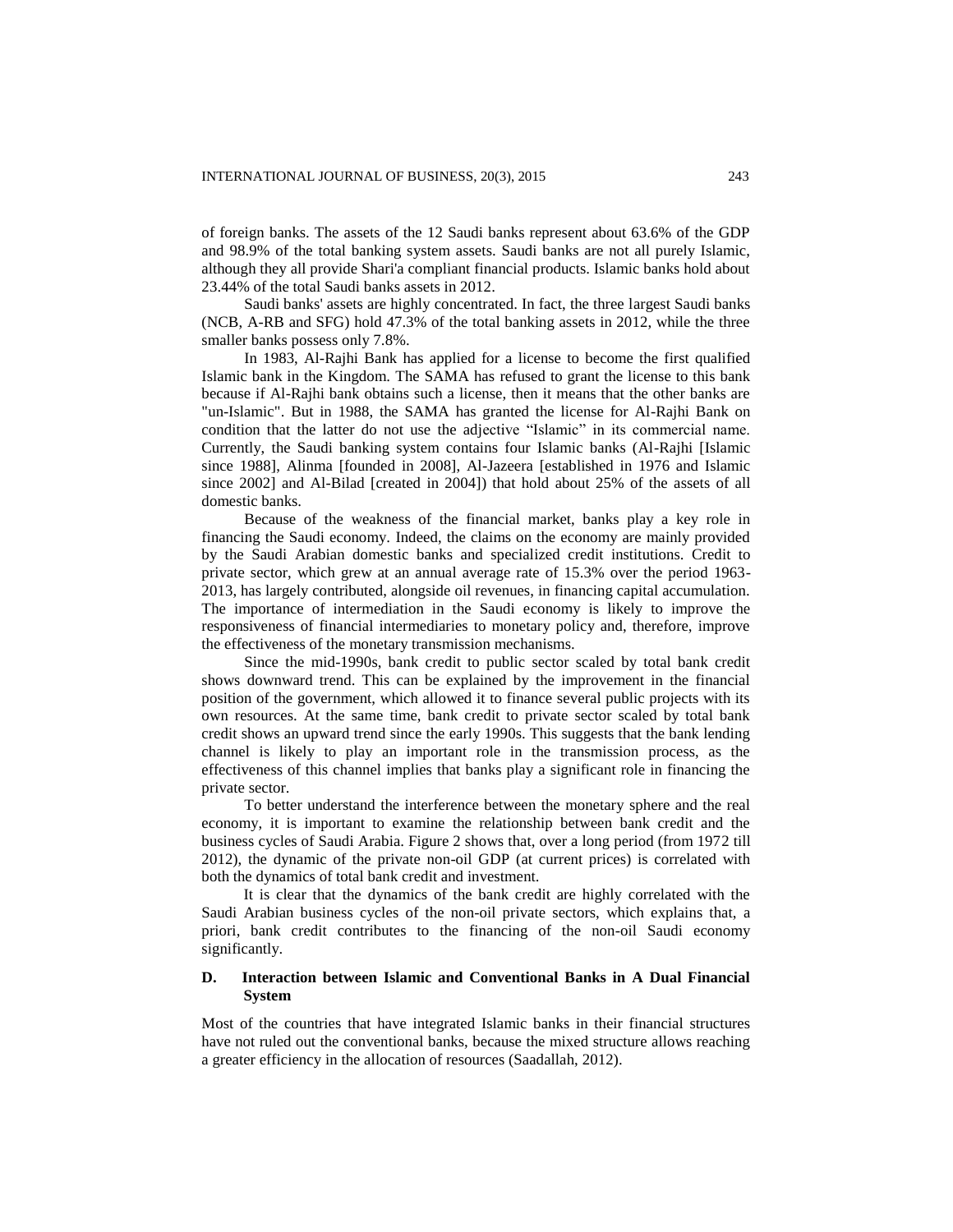

**Figure 2** Correlation between Saudi Arabian non-oil business cycles, bank credit, and investment

Empirical studies that address dual banking systems, such as the work of Abdul Kader and Leong (2009) and Chong and Liu (2009), show a strong correlation between returns on Mudharaba accounts of Islamic banks and returns on deposit accounts of conventional banks. They also show, through statistical causality tests, that the change in the remuneration of savings deposits with conventional banks generates a change in the remuneration of PSIA with Islamic banks. These authors explain this result by the direct competition<sup>5</sup> between Islamic and conventional banks and by the fact that the returns offered by Islamic banks are administratively linked to the returns on savings deposits with conventional banks.

Thus, the dual structure is likely to improve the responsiveness of Islamic banks to monetary policy, as these banks are aligning their practices, in terms of pricing of financial assets, on the practices of conventional banks that are sensitive to the decisions of the monetary policy. In fact, we can easily demonstrate that, in a dual system, the profit-sharing ratio  $(\alpha)$  that the bank applies vis-à-vis the entrepreneur is<sup>6</sup>:

$$
\alpha = \min\{\frac{K(\theta + x)}{\pi}; 1\}
$$
 (1)

where K is the capital of the mudharaba,  $\theta = f(i)$  is the rate applied by conventional banks on loans to the economy which is an increasing function of i, x is a risk premium, and  $\pi$  is the expected cash-flow of the mudharaba.

For this reason, and despite the fact that Islamic banks are supposed to meet and respect a particular legal framework (in particular the prohibition of riba), we think that the role they plays in the transmission of monetary policy should not be very different from the role of conventional banks.

## **III. THE TRANSMISSION OF MONETARY POLICY**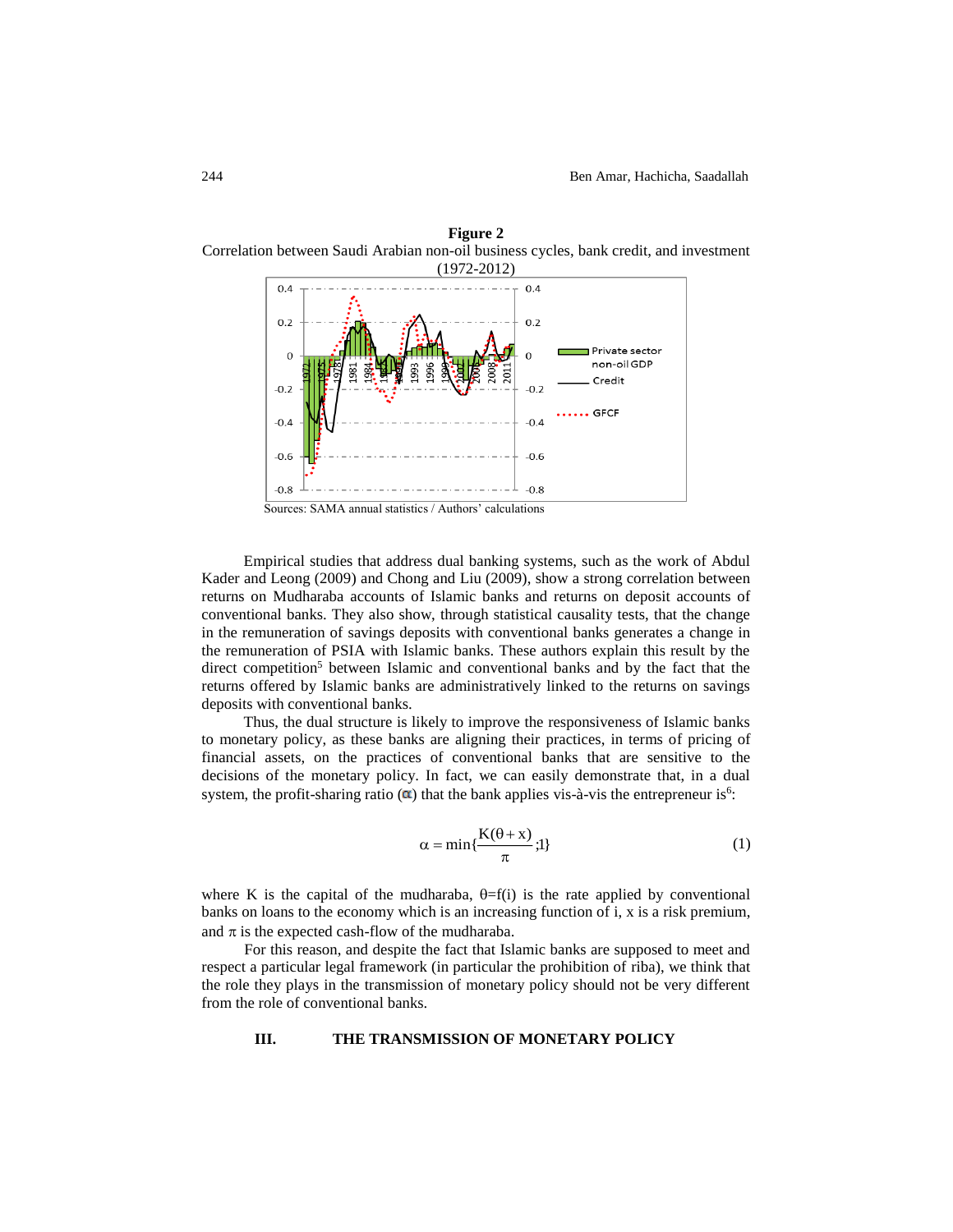#### **A. An Overview**

The inflation rate in Saudi Arabia was low and relatively stable since the late 1980s to the early 2000s. From 2006, it begins to rise, exceeding 10% in 2008. This increase is primarily due to higher international food prices and higher rental and real estate prices.

For Saudi Arabia, the price of the basic foodstuffs is an exogenous price, which depends rather on international prices and not on the Saudi domestic demand. Therefore, it is not the Saudi monetary policy (the interest rate policy more precisely), expansionary since the outbreak of the subprime crisis in the United States, which has pushed up food prices. Al-Hamidy (2011:303) explains that the increase of foodstuffs prices is due to the drought and the increase of the domestic demand in exporting countries of foodstuffs<sup>7</sup>, and he explains the increase of rental and real estate prices by demographic pressure combined with a low level of housing supply.

Between 2000 and 2006, bank credit to private sector<sup>8</sup> grew at an annual growth rate ranging between 9.75% and about 40%, passing from 161 billion riyals in 2000 to over 460 billion in 2006. This has contributed to the increase of the domestic demand and, therefore, inflationary pressures.

Figure 3 illustrates the dynamics of the price index of the category "renovation, rent, fuel and water" and the dynamics of bank credit for the construction of buildings and other real estate properties over the period 1979-2012. It shows that, overall, the dynamics of bank credit influences the dynamics of the price index. It shows also that, from the early 2000s, the increase of bank credit explains, at least partly, the increase of inflationary pressures.

Since the early 2000s, domestic private investors tend to keep their additional funds in the national banking system instead of placing them abroad to diversify their portfolio. This behavior led to the abundance of the liquidity in the banking system and, thereby, to the growth of monetary aggregates to a rate higher than the economic growth. In other words, the behavior of domestic private investors since the early 2000s has exacerbated inflationary pressures in Saudi Arabia.





Sources: Central Department of Statistics and Information / Datastream / Authors' calculations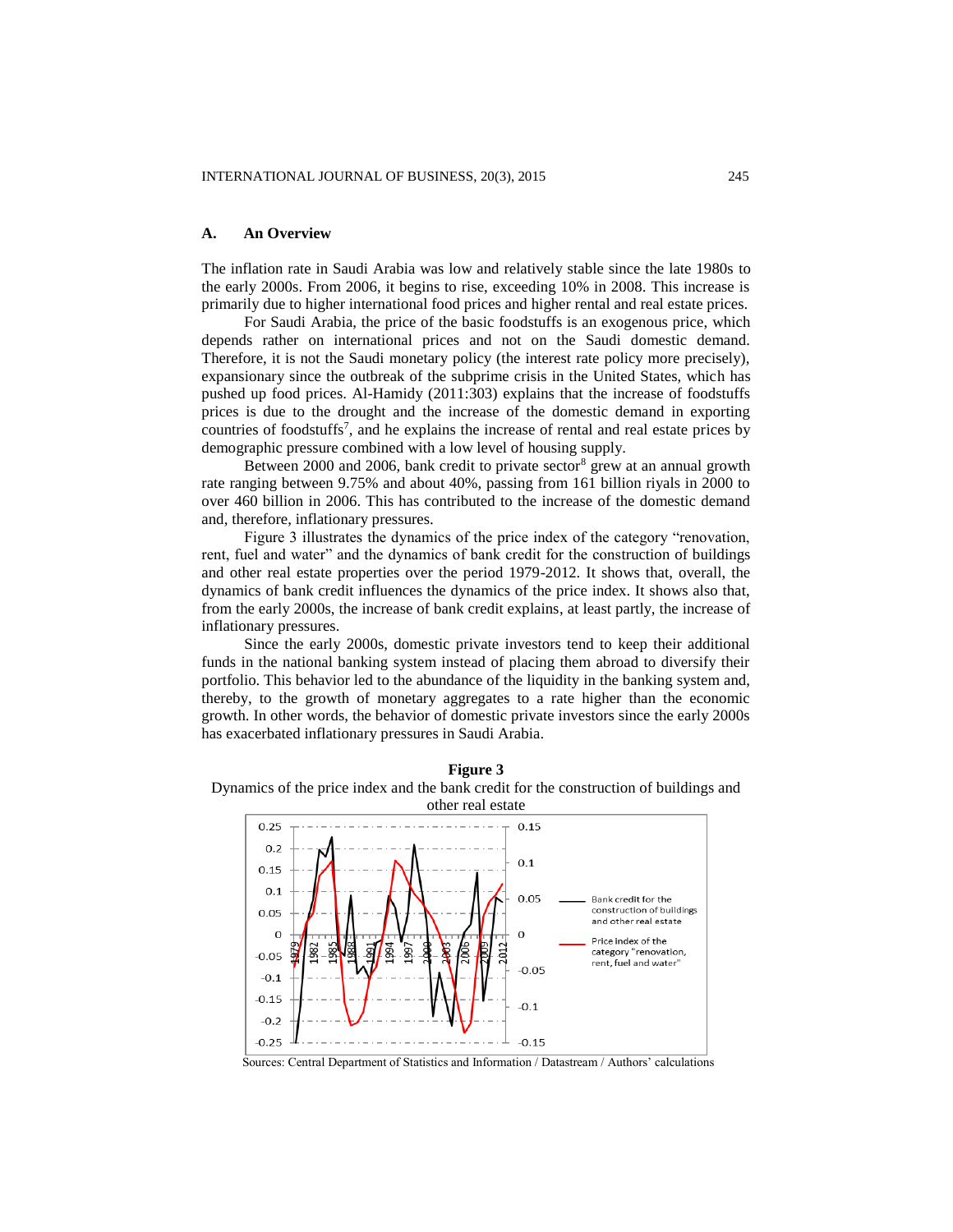As the Saudi riyal is pegged to the US dollar and as the Saudi Arabian capital account is largely liberalized, the SAMA cannot always efficiently manage the abundance of liquidity by adjusting the repo and reverse repo rates since these rates cannot deviate too much from the US policy rates. This does not mean that the monetary authority cannot handle the economic situation: SAMA may use structural quantitative instruments such as reserve requirements. Indeed, in May 2008, and to counter inflationary pressures, SAMA raised the reserve requirement ratio on demand deposits and on time deposits from 7 to 13% and from 2 to 4 % respectively, while maintaining the key interest rates at low levels. But due to the internationalization of the financial crisis, the SAMA has lowered the reserve requirement on demand deposits at 7% to avoid creating pressure on the banking system.

To summarize, the rapid growth of bank credit, a direct consequence of a more and more lax monetary policy and a forced public debt reduction policy, and the dramatic increase in the price of commodities at the World level accompanied, by the depreciation of the US dollar, and therefore the Saudi riyal, intensified domestic inflationary pressures in Saudi Arabia. SAMA has not used its interest rates policy to deal with these tensions, but it mobilized temporarily more quantitative instruments, including reserve requirements.

# **B. The Role of Islamic Banks**

The purpose of this subsection is to study the role of Islamic banks in the transmission of the monetary policy. The procedure of data collection contains two stages. We used, in a first step, the Thomson One Banker database to collect data relative to the four Saudi Islamic banks since the mid-2000. Then, in a second step, we mobilized other databases (Bankscope and IBIS Online) to collect data going back to 1990.

Before examining empirically the transmission channels of monetary policy in the presence of Islamic banks, we examine, at first, if the dynamics of credit granted by Islamic banks is important for the dynamics of Saudi business cycles. One way to test this hypothesis is to study the ability of credit granted by Islamic banks to predict the fluctuations in Saudi non-oil GDP. In other words, and by using the terminology of time series econometrics, we study the Granger causality between bank financing extended by Islamic banks and the non-oil GDP.

|                                                                | 1990 04 - 2012 04 |
|----------------------------------------------------------------|-------------------|
| Does the Islamic bank financing Granger-cause the non-oil GDP? | Yes               |
| (p-value)                                                      | (0.00)            |
| Does the non-oil GDP Granger-cause the Islamic bank financing? | Yes               |
| (p-value)                                                      | (0.00)            |
| Does the Islamic bank financing Granger-cause the investment?  | Yes               |
| (p-value)                                                      | (0.00)            |
| Does the investment Granger-cause the Islamic bank financing?  | Yes               |
| (p-value)                                                      | (0.03)            |

**Table 1** Granger causality test

\* The test was performed with two lags, but the results are also robust with three and four lags.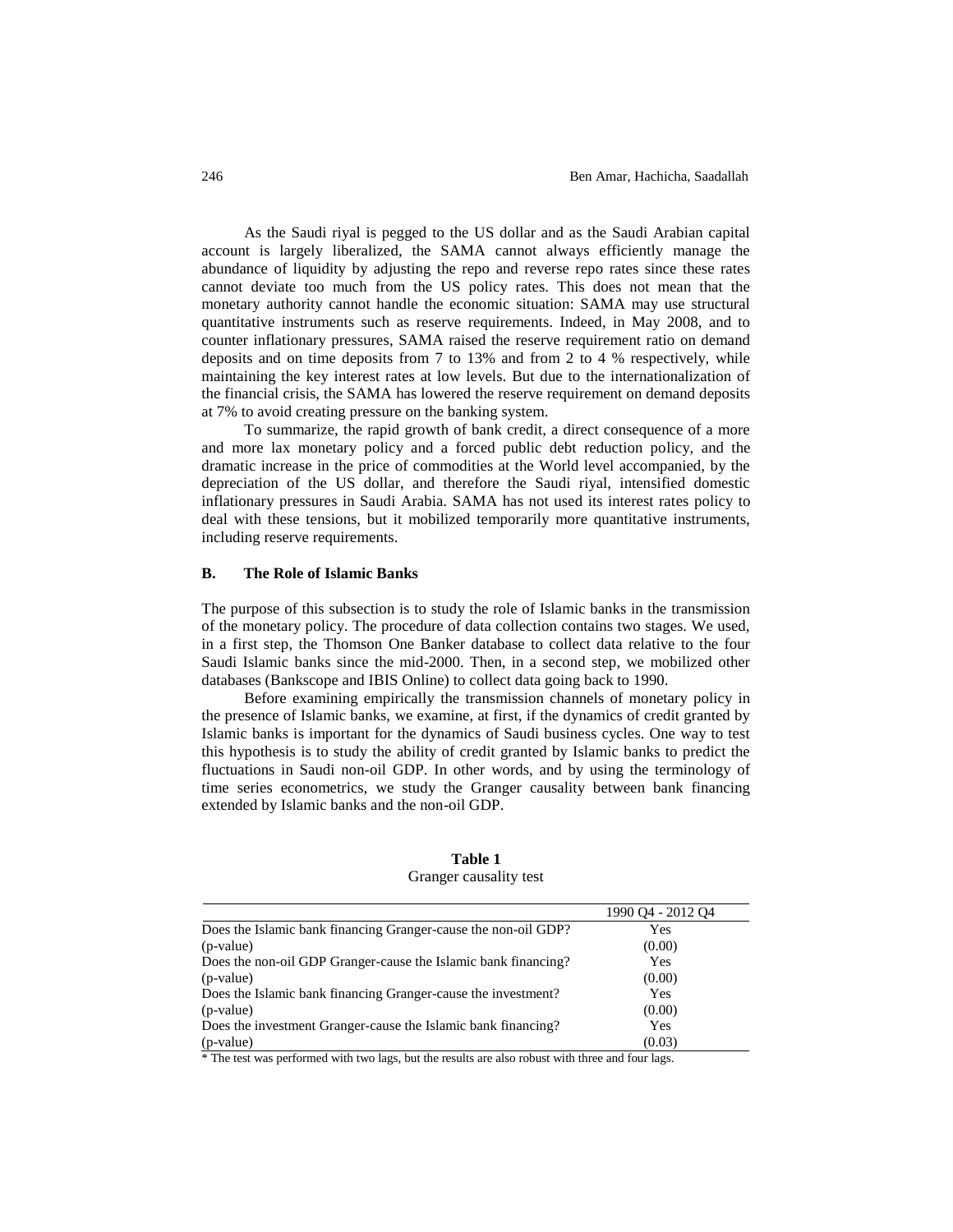Table 1 provides summary results of the Granger causality test between the private non-oil GDP (at current prices) and the total of Islamic bank financing (at current prices), and between the GFCF (at current prices) and the Islamic bank financing. The test rejects the null hypothesis (H0) of no causality and shows that causality is in both directions, i.e., Islamic bank financing Granger-cause GFCF and private non-oil output, and vice versa.

## **IV. LITERATURE REVIEW**

Westelius (2013) has used a VAR model on annual data (1980 to 2010) to empirically investigate the relationship between bank credit and the non-oil output. Because of the limited number of observations, he has used a parsimonious model with two endogenous variables (bank credit and non-oil GDP) and one exogenous variable (oil price). He estimates the model three times: once over the entire period (1980-2010), a second time over the period 1980-1995, and a third time over the period from 1996 to 2010, and he compares impulse responses and variance decomposition for the two subsamples (from 1980 to 1995, and from 1996 to 2010) to examine whether the influence of bank credit on non-oil economy has evolved through time. He has found that, when the full sample is considered, the response of the non-oil GDP to a positive onestandard-deviation shock to bank credit is positive but statistically insignificant during the first two years. When the sample is split in two (1980-1995 and 1996-2010), the insignificant effect only holds for the first period but turns statistically significant in the second period.

The author has also found that, over a horizon of 5 and 10 years, credit explains most of the forecast error variance decomposition of the non-real GDP over the period 1996-2010, against a lower explanatory power over the period 1980-1995.

In line with the study of Bernanke and Blinder (1992), Cevik and Teksoz (2012) estimate an SVAR model to study the importance of the different monetary policy transmission channels in GCC countries over the period 1990-2010 on quarterly data. They have found that the interest rate channel and the bank-lending channel are relatively efficient in the transmission of monetary policy in the GCC countries. They also find that the exchange rate does not play an important role in the transmission process given the fixed exchange rate regime adopted by these countries. The results of Cevik and Teksoz (2012) are in line with the results found by Espinoza and Prasad (2012) and Ziaei (2012). They think that the underdevelopment of domestic financial markets is the main reason that explains the relative weakness of the transmission channels of monetary policy in the GCC countries. Strengthening the financial intermediation and facilitating the development of domestic capital markets may improve the efficiency of the transmission mechanisms in these countries, they say.

By estimating a VAR model on panel data for the GCC countries over the period 1978-2009, Khamis Prasad (2011) have found that the monetary policy of the United States has a strong and statistically significant impact both on the money supply, the non-oil activity and the inflation in the GCC countries. They have found that an increase by 150 basis points of the federal funds rate decreases the growth of the money supply M2 by more than 1 percentage point and the non-oil activity by 1.5% two years after the shock.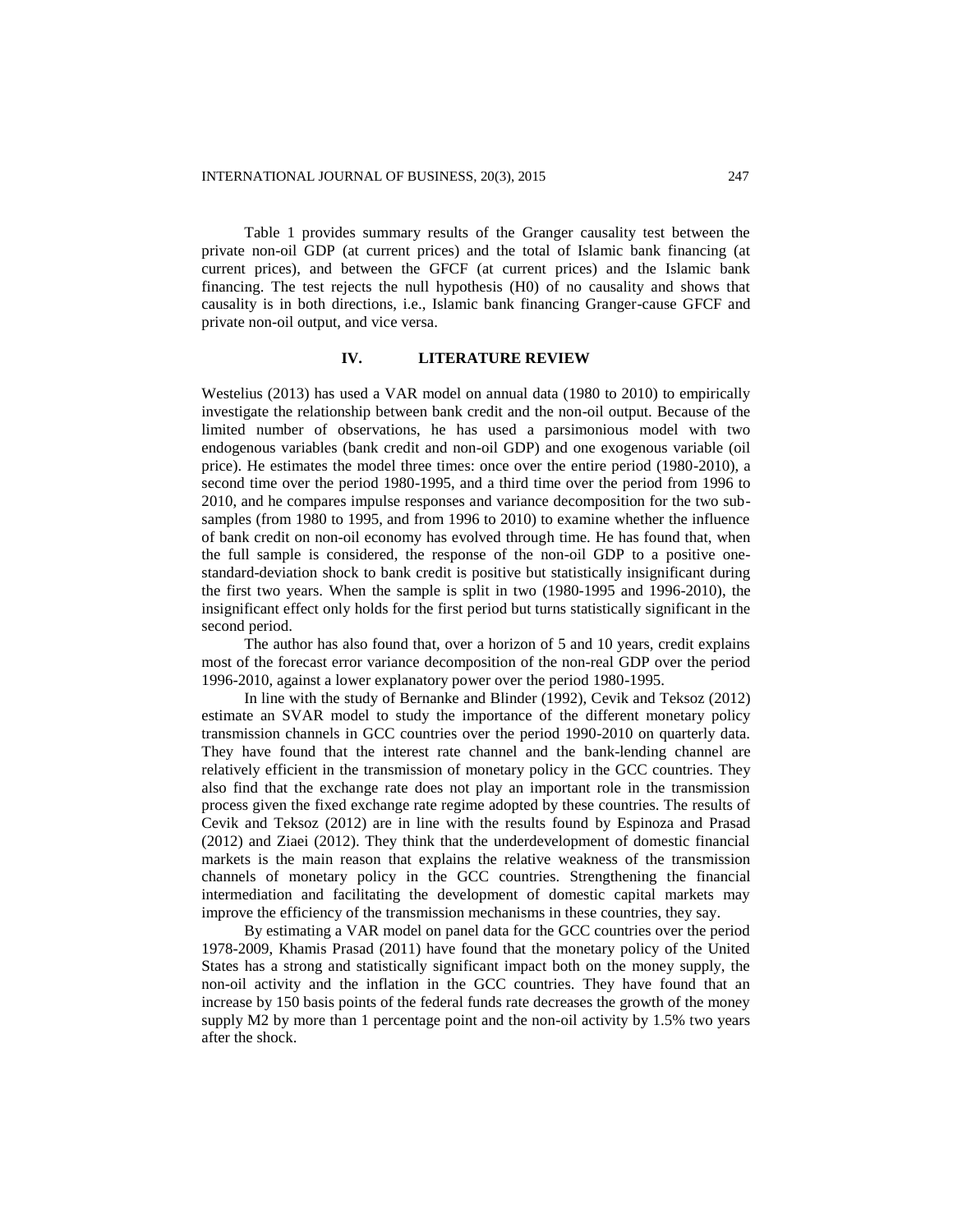Ziaei (2012) has also empirically examined the monetary policy transmission channels in Saudi Arabia. To do so, he used an SVAR model over the period 1992- 2007 on quarterly data. He has found that following an unexpected increase in money supply, the SAMA reacts by increasing its interest rates. He also found that shocks on the interest rates affect output, but they do not have a significant impact on prices. Despite the low impact of interest rates shocks on the price level, the author found that a shock on the nominal effective exchange rate leads to the decrease of the price level. According to Zaiei (2012), the credit channel is the most important transmission channel: the variance decomposition shows that bank credit largely explains the fluctuations of the output in the long term. This result can be explained by the fact that, in developing countries the financial sector is dominated by the banking sector whose main function (and almost the only) is to finance the economy by collecting deposits.

## **V. EMPIRICAL MODEL**

#### **A. Specification**

To determine the effects of the monetary policy, we need to identify how macroeconomic variables respond to specific shocks. The VAR approach, proposed by Sims (1980) as an alternative to traditional macro-econometric models, provides a convenient framework for simulations, forecasting and analysis of economic policy (Kilian, 2013:515), and it allows to avoid a heavy work of specification and estimation.

However, VAR models, instead of basing the structure of the modeling on principles derived from the economic theory, they attribute more importance to data. Also, as the variance-covariance matrix of the residual innovations vectors of VAR models may have non-zero values elsewhere than on its main diagonal, important residual information will be contained in the vector of residual innovations. This means that many variables are subject to correlated impulses, even to same impulses, and that the effect of a specific shock on the endogenous variables cannot be isolated.

For this reason, some authors (e.g. among others: Bernanke and Blinder, 1992; Keating, 1992; Christiano et al., 1999; Bernanke and Boivin, 2003; Teksöz and Cevik, 2012) have used SVAR models that allow designing the structure of the system by referring to economic theory. While the reduced VAR connects each of the endogenous variables to its own lagged values, to the lagged values of other endogenous variables, and to any exogenous variables, the structural form of the VAR does the same thing, but it also allows for contemporaneous interactions between endogenous variables.

SVAR models, whose validity requires the stationarity of the considered variables, "are the backbone of empirical macroeconomics" (Kilian, 2013:515). The methodology of the SVAR models has become a widely used tool for the analysis of the monetary policy transmission mechanisms (Buckle et al. 2002; Kilian, 2013). These models allow contemporary feedbacks between variables while imposing the minimum of structural restrictions.

In the SVAR models, identification focuses mainly on the errors of the system that are interpreted as linear combinations of structural exogenous shocks. SVAR models are able to adopt restrictions in accordance with economic theory to identify the structural components of the error terms.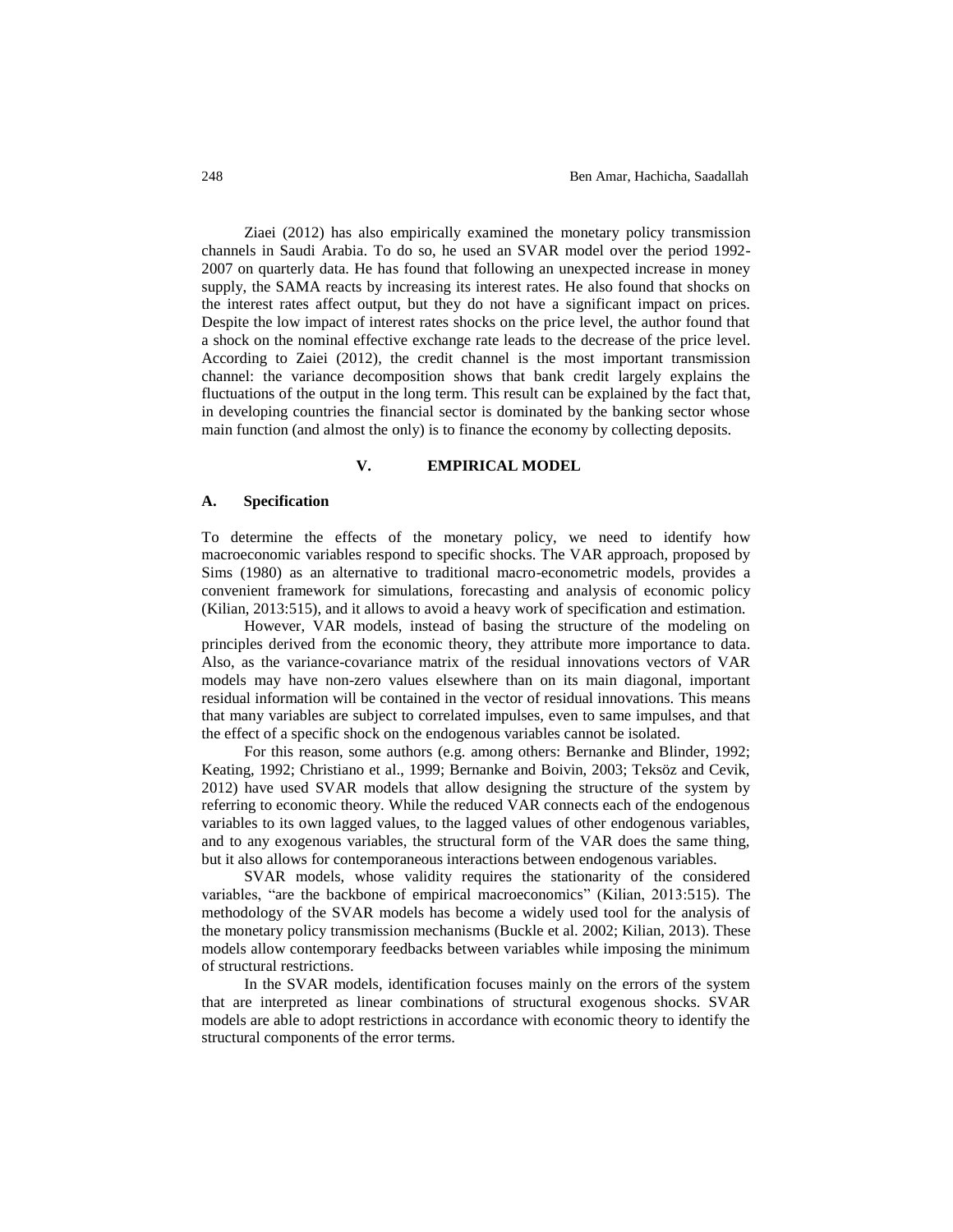Economists are often interested in the response of endogenous variables to some shocks that may arise from the economic policy. The purpose of using the SVAR approach is to get the orthogonal structural components of the error terms and evaluate the impulse response functions of the different models retained. Indeed, thanks to the orthogonalization of the variance-covariance matrix, SVAR models would allow to highlight the reaction of the considered system of simultaneous equations to a specific structural shock. Therefore, this approach can be seen as a tool that allows, with regard to the traditional VAR models, a better fit between reality and its representation theory.

To analyze the transmission channels of the monetary policy in Saudi Arabia, we use the methodology of structural vector autoregression models with short-term restrictions and with exogenous variables (SVAR-X). More precisely, we use the "AB" model of Amisano and Giannini (1997). It is possible through this structural model to explicitly model the instantaneous relationship between the endogenous variables (through the matrix A), and the effect of the orthogonal shocks on the equations of the systems (through the matrix B) analysis (Lütkepohl and Krätzig, 2004). A reducedform VAR model of order  $p$  [VAR $(p)$ ] can be written as:

$$
Y_{t} = A_{1}Y_{t-1} + \dots + A_{p}Y_{t-p} + u_{t}
$$
 (2)

Where  $Y_t = (Y_{1t},...,Y_{kt})'$  is the vector of endogenous variables of dimension k×1,  $A_i(i=1,2,...p)$  are k×k parameter matrices and the k×1 error process  $u_t$  with  $u_t \sim (0,\Omega_u)$ and  $E(u_t u_s) = 0$  for any t $\neq s$ .

This reduced form may be associated with a dynamic structural representation in which each of the endogenous variables in the vector  $Y_t$  is a linear function of its present and past values and the lagged and contemporaneous values of the other endogenous variables:

$$
A_0 Y_t = A_1^* Y_{t-1} + \dots + A_p^* Y_{t-p} + B \varepsilon_t \tag{3}
$$

Here the k×k matrix A<sub>0</sub> reflects the instantaneous relations and  $A_i^* = A_0 A_i$  (with i=1,2,...,p). The structural form error  $\varepsilon_t$  is iid white noise with  $E(e_{t-1}e_{t-j}) = I_k$  if i=j and 0 if not, and  $E(\varepsilon_t)$ =0. B is the matrix of structural parameters associated with the vector of structural innovations. It is a diagonal matrix that verifies that elements of  $\varepsilon_t$ are mutually non-correlated and it allows modeling the effects of orthogonalized shocks on the system (Hamilton, 1994:321; Lüetkepohl, 2011:7).

From (2) and (3) can be deduced the linear relationship between the disturbances of the reduced form and the innovations of the structural form:

$$
\mathbf{u}_{t} = \mathbf{A}_{0}^{-1} \mathbf{B} \mathbf{\varepsilon}_{t} \Leftrightarrow \mathbf{A}_{0} \mathbf{u}_{t} = \mathbf{B} \mathbf{\varepsilon}_{t} \tag{4}
$$

In the model "AB", restrictions can be placed on both matrices  $A_0$  and B. For k variables and p lags, the number of parameters in the reduced-form is equal to  $k^2p+(k^2+k)/2$ , while the number of parameters in the structural form is equal to  $k^2(p+2)$ . The order condition for identification requires that  $2k^2 - [k(k+1)/2]$  linear restrictions be placed on the elements of the matrices  $A_0$  and B in order to identify all the  $2k^2$  elements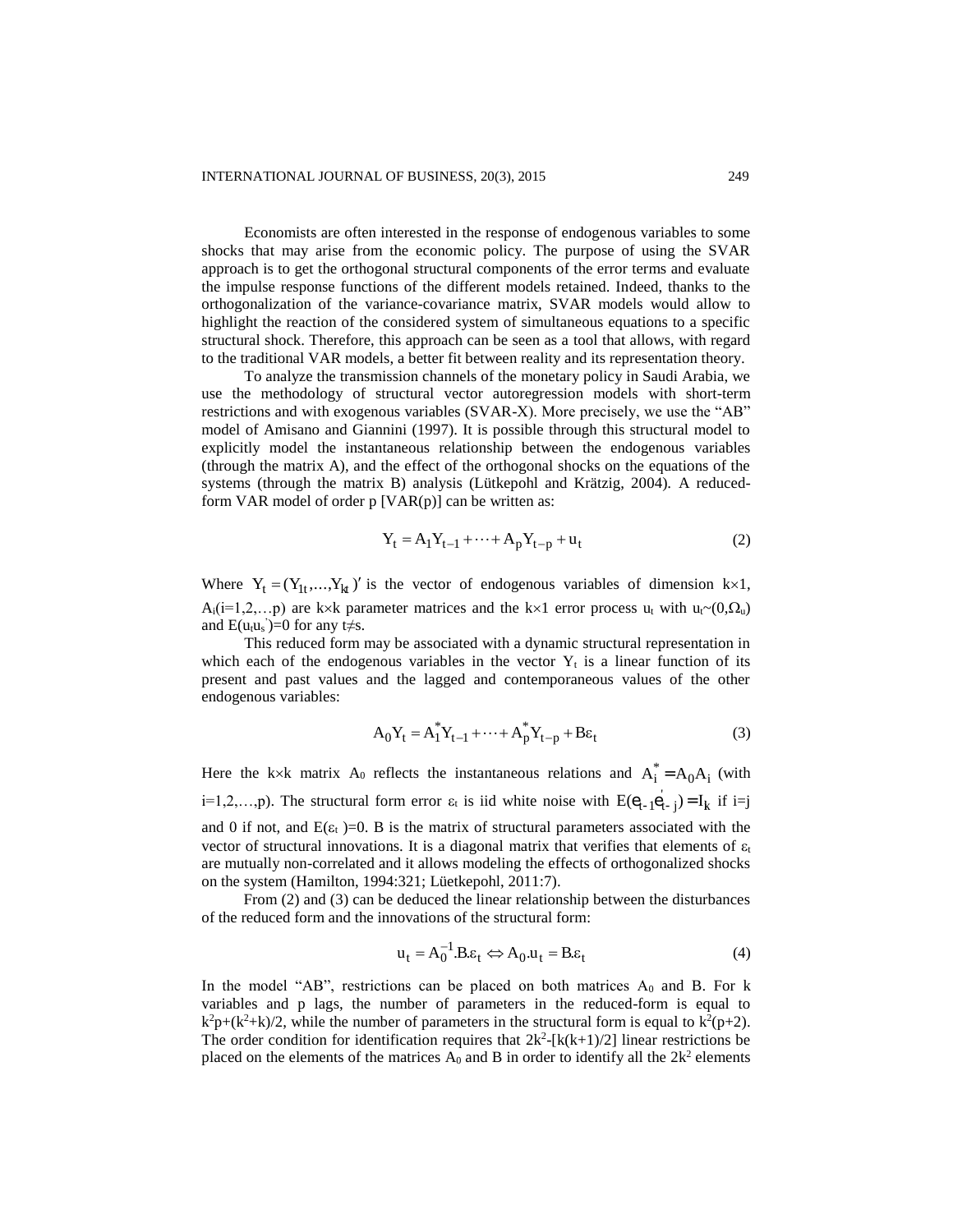of both matrices (Breitung, Brüggemann et Lütkepohl,  $2004$ <sup>9</sup>. A<sub>0</sub> and B are estimated by maximizing the concentrated log-likelihood function (Lüetkepohl,  $2011:9$ <sup>10</sup>.

We use the following VAR-X model as a reference model to analyze the effects of monetary shocks in Saudi Arabia:

$$
Y_{t} = D + \sum_{i=1}^{p} A_{i} Y_{t-i} + \sum_{j=0}^{s} C_{j} X_{t-s} + u_{t}
$$
 (5)

Here the k×1 vector  $X_t$  is the vector of exogenous variables and  $C_i$  (j=0,2,...s) are k×k parameter matrices.

The Saudi economy is mainly affected by two exogenous external factors: the oil price and the U.S. business cycles. Also, the portion of the output that monetary policy may influence is sensitive to the fiscal policy: all other things being equal, the improvement (deterioration) of the budget balance reduces (increases) the share of the total GDP that is sensitive to the monetary policy. Therefore, the vector of exogenous variables  $X_t$  contains the real price of crude oil [OIL], the U.S output [PIBUS], the U.S. nominal interbank three months rate [T3MUS] and the Saudi budget balance [BUD].

$$
X_t = [Oil_t PIBUS_t T3MUS_t BUD_t]
$$
 (6)

The exogenous variables are included in the model to control on the one hand, changes in economic conditions in the United States and around the world and on the other hand, changes in the scope of monetary policy in the Saudi economic activity. The assumption of exogeneity of these variables is relatively uncontroversial. Indeed, the economic fluctuations in the U.S. and the evolution of world oil prices are unlikely to be affected by the Saudi private non-oil real GDP (Cevik and Teksoz, 2012:14).

To capture the different transmission channels, several macroeconomic variables are required. The vector of endogenous variables  $Y_t$  contains three types of variables: (1) the monetary policy control variable VCO=T3MAS, (2) the transmission variable VTR=[CBC,CBI], and (3) the monetary policy target variable VCI=[PIBNPPC,CPI].  $Y_t' = [VCO_t VTR_t VCI_t]$ . PIBNPRSP (non-oil GDP of the private sector in constant prices) and ΔCPI (the inflation rate) are the targets of the SAMA policy. CBI and CBC are bank financing extended by Islamic banks and loans granted by conventional banks respectively. T3MAS is the Saudi Arabia three-month interbank rate, and, given its strong correlation with policy rates, it can be considered as an indicator of the orientation of monetary policy (Ziaei, 2012; Cevik and Teksoz, 2012). In line with Bernanke and Blinder (1992), Ziaie (2012), Teksoz and Cevik (2012) and Westelius (2013) we use the nominal interest rates. First, the nominal rates reflect better the orientation of the monetary policy. Second, nominal interest rates reflect better the policy of linking the Saudi riyal to the U.S. dollar.

## **B. Stationarity**

As SVAR-X models require the stationarity of the variables, we have to check, in a first step, if this condition is satisfied. The Augmented Dickey-Fuller [ADF] unit root test and the Kwiatkowski-Phillips-Schmidt-Shin [KPSS] stationarity test show that all the variables are non-stationary, except for the inflation rate (Table 2).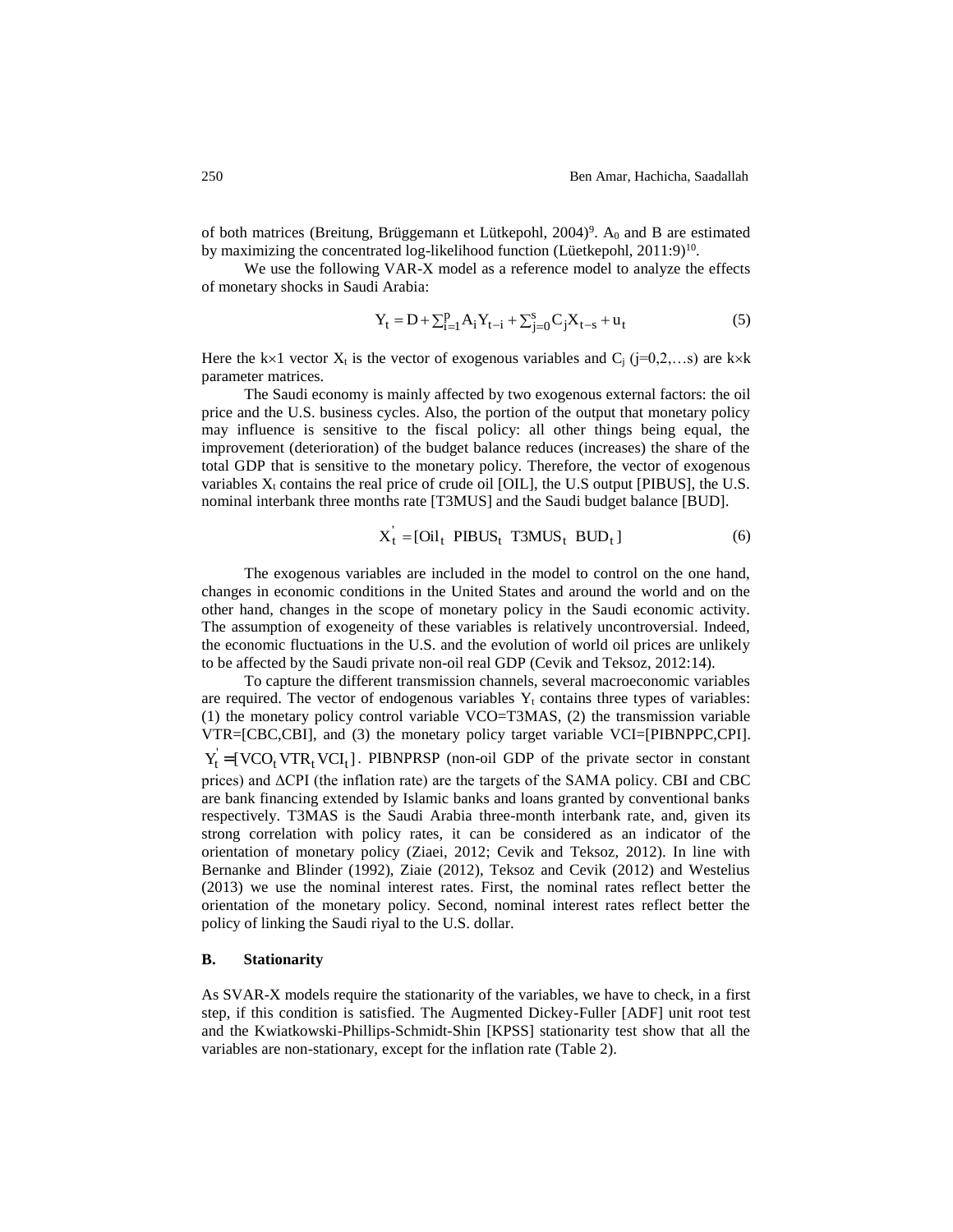| ADF unit root test and KPSS stationarity test (untransformed variables) |         |              |                 |                 |              |         |            |            |
|-------------------------------------------------------------------------|---------|--------------|-----------------|-----------------|--------------|---------|------------|------------|
| Variables                                                               | T3MAS   | <b>T3MUS</b> | $\triangle$ CPI | <b>PIBNPRSP</b> | <b>PIBUS</b> | OIL     | <b>CBI</b> | <b>BUD</b> |
| Intercept                                                               |         |              |                 |                 |              |         |            |            |
| ADF-t                                                                   | $-2.19$ | $-1.69$      | $-6.41$         | 1.25            | $-1.51$      | $-1.14$ | 3.21       | $-1.12$    |
| VC 1%                                                                   | $-3.50$ | $-3.50$      | $-350$          | $-3.50$         | $-3.50$      | $-3.50$ | $-3.50$    | $-3.50$    |
| VC 5%                                                                   | $-2.89$ | $-2.89$      | $-2.89$         | $-2.89$         | $-2.89$      | $-2.89$ | $-2.89$    | $-2.89$    |
| VC10\%                                                                  | $-2.58$ | $-2.58$      | $-2.58$         | $-2.58$         | $-2.58$      | $-2.58$ | $-2.58$    | $-2.58$    |
| KPSS-t                                                                  | 0.69    | 0.67         | 0.43            | 1.08            | 1.19         | 0.97    | 1.12       | 0.99       |
| VC 1%                                                                   | 0.73    | 0.73         | 0.73            | 0.73            | 0.73         | 0.73    | 0.73       | 0.73       |
| VC 5%                                                                   | 0.46    | 0.46         | 0.46            | 0.46            | 0.46         | 0.46    | 0.46       | 0.46       |
| VC10\%                                                                  | 0.34    | 0.34         | 0.34            | 0.34            | 0.34         | 0.34    | 0.34       | 0.34       |

| Table 2                                                                |
|------------------------------------------------------------------------|
| ADE unit root test and KPSS stationarity test (untransformed variable) |

Note: « VC  $X\%$  » denotes the « critical value» at a significance level of  $X\%$  (X=1, 5 or 10) for the ADF test and « asymptotic critical value » at a significance level of X% (X=1, 5 or 10) for the KPSS test.



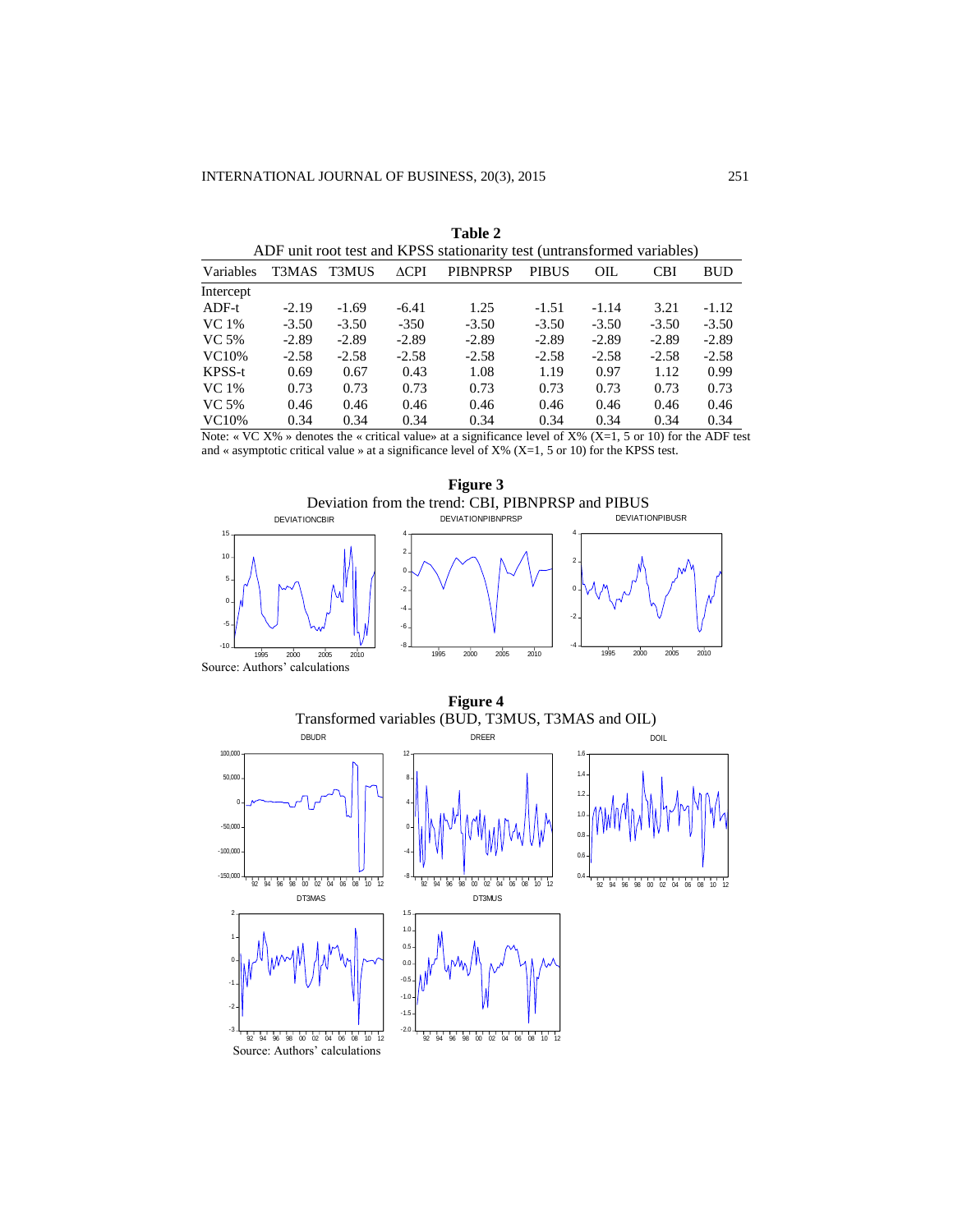Therefore, we have to transform the series considered to respect the stationarity condition. The transformation procedure that we have used contains two stages. In a first step, and in line with Westelius (2013), we have used a Hodrick-Prescott filter to detrend the variables CBI, PIBNPRSP and PIBUS. Then we have calculated the deviation from the trend for these variables (Figure 3). Then we have calculated the first difference of the budget balance [BUD], of the interest rates [T3MUS, T3MAS] and the oil prices [OIL] (Figure 4).

After the transformation of variables, our sample contains 89 observations for the variables adjusted of their trends [CBI, PIBNPRSP and PIBUS] and 88 observations for the other variables [OIL, T3MUS, T3MAS, ΔCPI]. The ADF unit root test and the KPSS stationarity test show that all the transformed variables are stationary (Table 3).

|           |         |              |                 | ADT unit foot test and Kr SS stationarity test (transformed variables)                                                                                                                                                                                                                           |              |         |            |            |
|-----------|---------|--------------|-----------------|--------------------------------------------------------------------------------------------------------------------------------------------------------------------------------------------------------------------------------------------------------------------------------------------------|--------------|---------|------------|------------|
| Variables | T3MAS   | <b>T3MUS</b> | $\triangle$ CPI | <b>PIBNPRSP</b>                                                                                                                                                                                                                                                                                  | <b>PIBUS</b> | OIL     | <b>CBI</b> | <b>BUD</b> |
| Intercept |         |              |                 |                                                                                                                                                                                                                                                                                                  |              |         |            |            |
| ADF-t     | $-7.76$ | $-5.20$      | $-6.41$         | $-4.46$                                                                                                                                                                                                                                                                                          | $-3.52$      | $-7.91$ | $-5.10$    | $-2.49$    |
| VC 1%     | $-3.50$ | $-3.50$      | $-350$          | $-3.50$                                                                                                                                                                                                                                                                                          | $-3.50$      | $-3.50$ | $-3.50$    | $-3.50$    |
| VC 5%     | $-2.89$ | $-2.89$      | $-2.89$         | $-2.89$                                                                                                                                                                                                                                                                                          | $-2.89$      | $-2.89$ | $-2.89$    | $-2.89$    |
| VC10\%    | $-2.58$ | $-2.58$      | $-2.58$         | $-2.58$                                                                                                                                                                                                                                                                                          | $-2.58$      | $-2.58$ | $-2.58$    | $-2.58$    |
| KPSS-t    | 0.06    | 0.05         | 0.43            | 0.07                                                                                                                                                                                                                                                                                             | 0.04         | 0.34    | 0.05       | 0.03       |
| VC 1%     | 0.73    | 0.73         | 0.73            | 0.73                                                                                                                                                                                                                                                                                             | 0.73         | 0.73    | 0.73       | 0.73       |
| VC 5%     | 0.46    | 0.46         | 0.46            | 0.46                                                                                                                                                                                                                                                                                             | 0.46         | 0.46    | 0.46       | 0.46       |
| VC10%     | 0.34    | 0.34         | 0.34            | 0.34                                                                                                                                                                                                                                                                                             | 0.34         | 0.34    | 0.34       | 0.34       |
|           |         |              |                 | $\mathbf{M}$ and $\mathbf{M}$ and $\mathbf{M}$ and $\mathbf{M}$ and $\mathbf{M}$ and $\mathbf{M}$ and $\mathbf{M}$ and $\mathbf{M}$ and $\mathbf{M}$ and $\mathbf{M}$ and $\mathbf{M}$ and $\mathbf{M}$ and $\mathbf{M}$ and $\mathbf{M}$ and $\mathbf{M}$ and $\mathbf{M}$ and $\mathbf{M}$ and |              |         |            |            |

| Table 3                                                               |  |
|-----------------------------------------------------------------------|--|
| ADF unit root test and KPSS stationarity test (transformed variables) |  |

Note: « VC X% » denotes the « critical value» at a significance level of X% (X=1, 5 or 10) for the ADF test and « asymptotic critical value » at a significance level of X% (X=1, 5 or 10) for the KPSS test.

## **C. Selection of Optimal Lag Length**

To choose the lag order for each of the selected models, we have used the LR test (likelihood ratio test) and four statistical information criteria (final prediction error [FPE], Akaike Information Criteria [AIC], Schwarz information Criteria [SIC] and Hannan-Quinn information Criteria [HQ]). Table 4 shows the number of lags used for each of the four SVAR models.

|                                         | тами т                                        |                    |                            |   |  |  |  |
|-----------------------------------------|-----------------------------------------------|--------------------|----------------------------|---|--|--|--|
|                                         | Optimal lag length for considered SVAR models |                    |                            |   |  |  |  |
| Selection criterion of the order of VAR |                                               | Optimal lag length |                            |   |  |  |  |
|                                         | System 1                                      |                    | System 2 System 3 System 4 |   |  |  |  |
| LR                                      |                                               |                    |                            | n |  |  |  |
| <b>FPE</b>                              |                                               |                    |                            | h |  |  |  |
| AIC                                     |                                               |                    |                            | 6 |  |  |  |
| <b>SIC</b>                              |                                               |                    |                            |   |  |  |  |
| HO                                      |                                               |                    |                            |   |  |  |  |
| <b>Retained lags</b>                    |                                               |                    |                            |   |  |  |  |

**Table 4**

For system 1, four information criteria (FPE, AIC, SIC and HQ) suggest that the optimal lag order is 2. For system 2, the LR test and three information criteria (FPE, AIC and HQ) suggest that the optimal lag order is 2. For system 3, the LR test and two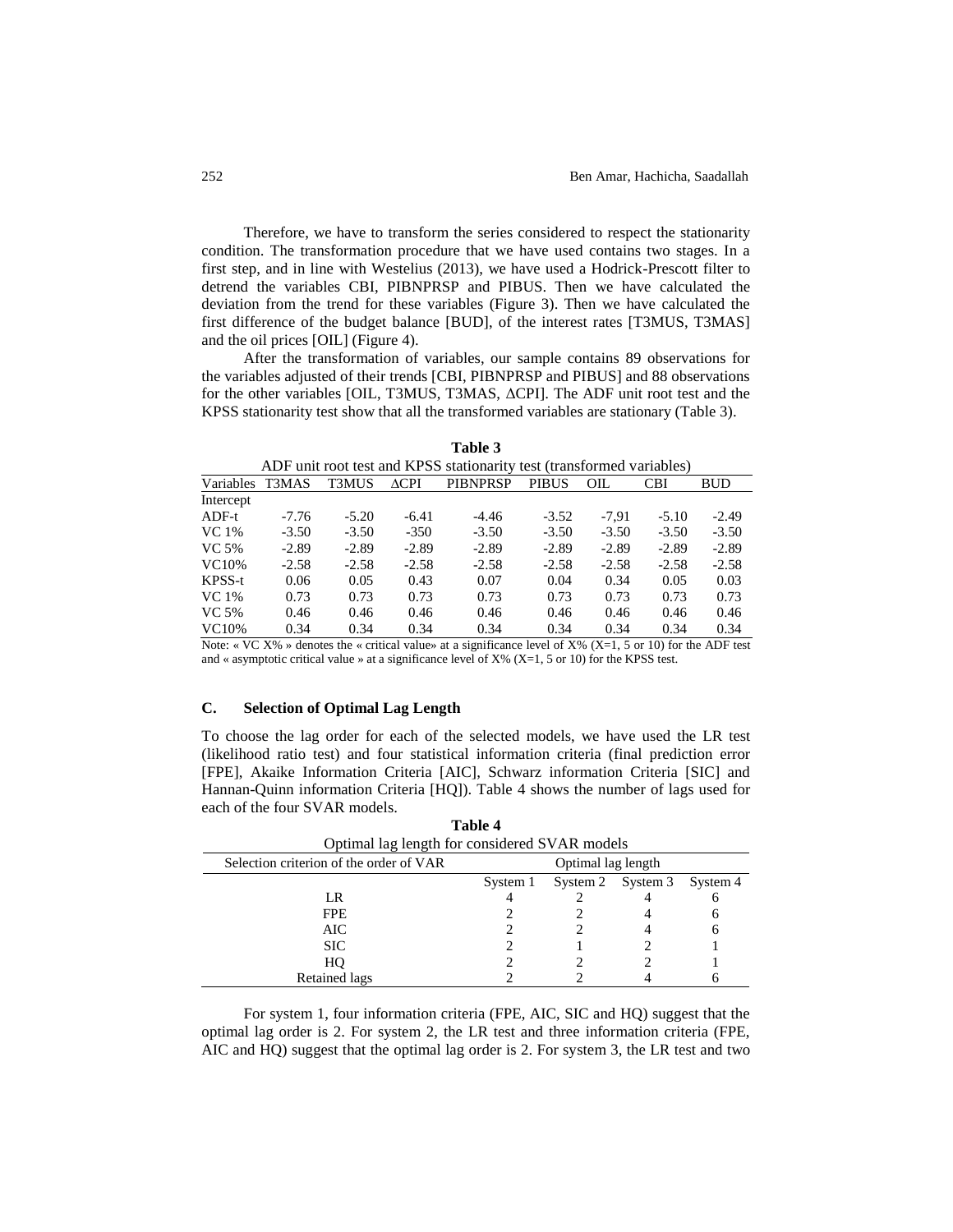information criteria (FPE and AIC) suggest that the optimal lag order is 4. For system 4, the LR test and two information criteria (FPE and AIC) suggest that the optimal lag order is 6.

## **D. Empirical Results**

# **1. Bank Lending Channel**

To analyze the role of total bank lending, i.e. Islamic and conventional, in the transmission process of the monetary policy, we introduce bank credit (CBT) as a transmission variable in systems 1 and 2. Table 5 illustrates the structure of systems 1 and 2 identified in the structural form  $A_0 \cdot u_t = B \cdot \varepsilon_t$ .

| Table 5                                                               |
|-----------------------------------------------------------------------|
| Structure of the SVAR-X models to test the total bank lending channel |

| Total bank lending channel                                                                                                                                                                                                                                                                                                                                                                                      |  |  |  |  |  |  |
|-----------------------------------------------------------------------------------------------------------------------------------------------------------------------------------------------------------------------------------------------------------------------------------------------------------------------------------------------------------------------------------------------------------------|--|--|--|--|--|--|
| System 1: $u_t^{SVARX_1} = (u_t^{T_3MAS}, u_t^{CBT}, u_t^{PIBNPRSP})$                                                                                                                                                                                                                                                                                                                                           |  |  |  |  |  |  |
| $\begin{pmatrix} 0 & 0 & a_{13} \\ a_{21} & 1 & a_{23} \\ 0 & 0 & 1 \end{pmatrix} \times \begin{pmatrix} u_t^{i_3,\text{mod}} \\ u_t^{CBT} \\ u_t^{PIBNPRSP} \end{pmatrix} = \begin{pmatrix} b_{11} & 0 & 0 \\ 0 & b_{22} & 0 \\ 0 & 0 & b_{33} \end{pmatrix} \times \begin{pmatrix} \varepsilon_t^{i_3 MAS} \\ \varepsilon_t^{CBT} \\ \varepsilon_t^{PIBNPRSP} \end{pmatrix}$                                  |  |  |  |  |  |  |
| System 2: $u_t^{\text{SVARX}_2} = (u_t^{\text{T}_3 \text{MAS}}, u_t^{\text{CBT}}, u_t^{\Delta \text{CPI}})$                                                                                                                                                                                                                                                                                                     |  |  |  |  |  |  |
| $\begin{pmatrix} 1 & 0 & a_{13} \\ a_{21} & 1 & a_{23} \\ 0 & 0 & 1 \end{pmatrix} \times \begin{pmatrix} u_1^{t_3 \text{ times}} \\ u_1^{\text{CBT}} \\ u_1^{\text{ACPI}} \end{pmatrix} = \begin{pmatrix} b_{11} & 0 & 0 \\ 0 & b_{22} & 0 \\ 0 & 0 & b_{33} \end{pmatrix} \times \begin{pmatrix} \varepsilon_1^{t_3 \text{ times}} \\ \varepsilon_1^{\text{CBT}} \\ \varepsilon_2^{\text{ACPI}} \end{pmatrix}$ |  |  |  |  |  |  |

Note: « $a_{ij}$ » is the instantaneous response of the variable « i » to a shock on the variable « j ».

In systems 1 and 2, the Saudi interest rate is assumed to respond contemporaneously to the target variables ( $a_{13}\neq 0$ ). Total bank credit (CBT) is assumed to respond contemporaneously to the short-term interest rate  $(a_{21}\neq 0)$  and to the target variables of the monetary policy, the output in the system 1 and inflation in the system  $2$  ( $a_{23} \neq 0$ ). However, we assume that the target variables react to the shocks on the bank credit and on the interest rate with some delay  $(a_{31}= a_{32}=0)$ .

Figures 5a and 5b illustrate the impulse response functions related to systems 1 and 2 respectively: they show the response of target variables (PIBNPRSP and  $\Delta$ CPI) to a shock on the short-term interest rate  $(T3MAS)^{11}$ .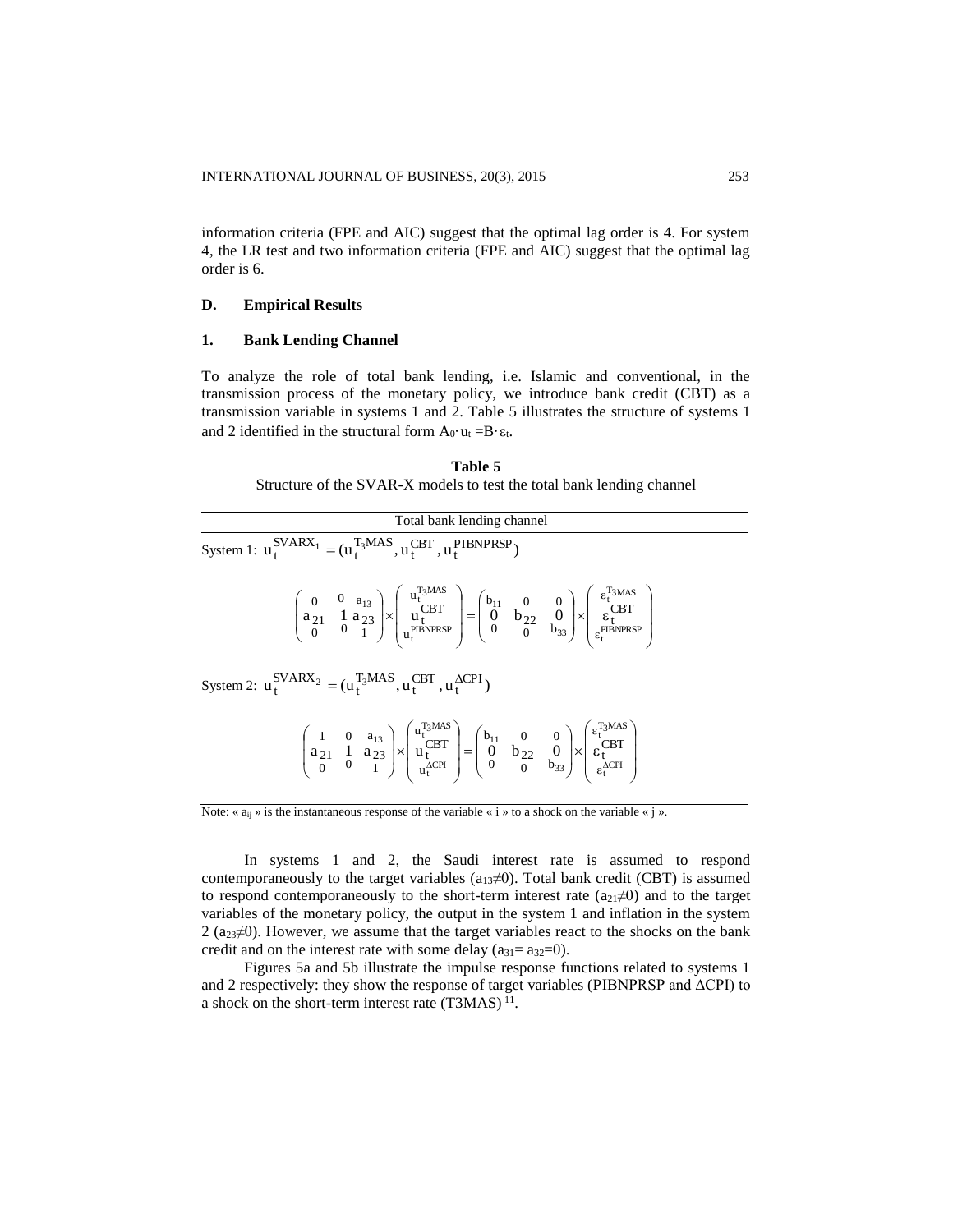| (a) System 1                                                                                                  |                                                                                              |                                                                                             |                                                       |  |  |  |  |
|---------------------------------------------------------------------------------------------------------------|----------------------------------------------------------------------------------------------|---------------------------------------------------------------------------------------------|-------------------------------------------------------|--|--|--|--|
| T3MAS $\rightarrow$ PIBNPRSP T3MAS $\rightarrow$ CBT                                                          |                                                                                              | $CBT \rightarrow$ PIBNPRSP                                                                  | PIBNPRSP $\rightarrow$ CBT                            |  |  |  |  |
| $\overline{1}$<br>$-1$<br>2 4 6 8 10 12 14 16<br>18<br>-20                                                    | 00<br>$-0.5$<br>$-1.0$<br>2 4<br>6<br>8<br>10<br>12<br>14<br>16                              | 8 10 12 14 16 18 20<br>$\overline{2}$<br>6<br>$\Lambda$                                     | 2<br>$\mathbf{2}$<br>R<br>$\mathbf{R}$<br>10          |  |  |  |  |
|                                                                                                               | (b) System 2                                                                                 |                                                                                             |                                                       |  |  |  |  |
| $T3MAS \rightarrow \Delta CPI$                                                                                | $T3MAS \rightarrow CBT$                                                                      | $\triangle$ CPI $\rightarrow$ CBT                                                           | $CBT \rightarrow \Delta CPI$                          |  |  |  |  |
| n s<br>0.0<br>-1<br>$-0.5$<br>$\Omega$<br>$-1.0$<br>$-1$<br>$18 \quad 20$<br>2 4 6 8 10 12 14 16<br>$\lambda$ | 18 20<br>$2^{\circ}4$<br>10 <sup>10</sup><br>12<br>$\overline{\phantom{a}}$<br>14<br>16<br>6 | 14<br>16<br>18 20<br>$\overline{2}$<br>6<br>8<br>10<br>12<br>$\mathbf{L}$<br>$\overline{4}$ | $\cdot$<br>$\cdot$ 1<br>$\mathcal{P}$<br>$\mathbf{R}$ |  |  |  |  |

**Figure 5** Bank lending channel – impulse response functions

Source: Authors' estimations

Figure 5a shows that a restrictive monetary policy, i.e. a positive shock on the interest rate, translates into an economic decline from the second period that follows the shock. This effect reached its maximum during the fifth quarter after the shock, then it weakened gradually and it vanishes towards the tenth quarter that follows the shock. Indeed, we find that a positive shock on total bank lending affects the economy positively, although it has no contemporaneous impact on the economic activity. Also, bank credit reacts contemporaneously and negatively to the shock on T3MAS. Therefore, it is reasonable to find that, in the context of the bank lending channel, a positive shock on the short-term interest rate affects the economic activity negatively and with some delay.

Figure 5b illustrates the transmission mechanisms when inflation is the target of the SAMA. Indeed, a shock on the interest rate has no contemporaneous impact on inflation, but it increases inflation slightly during the first two quarters, before falling after the third quarter following the shock. This phenomenon, observed for the first time by Sims (1992), commonly known as the "price puzzle", and it may have several explanations. The traditional explanation is related to the econometric specification. In fact, given the limited number of observations that we have, we use parsimonious SVAR models, i.e. involving a reduced number of endogenous variables. Therefore, the probability of having failed variables that could have an effect on the dynamics of inflation is not zero (Sims, 1992). Another possible explanation for this is that, further to tighter monetary policy, domestic borrowers pass on the extra cost that the increase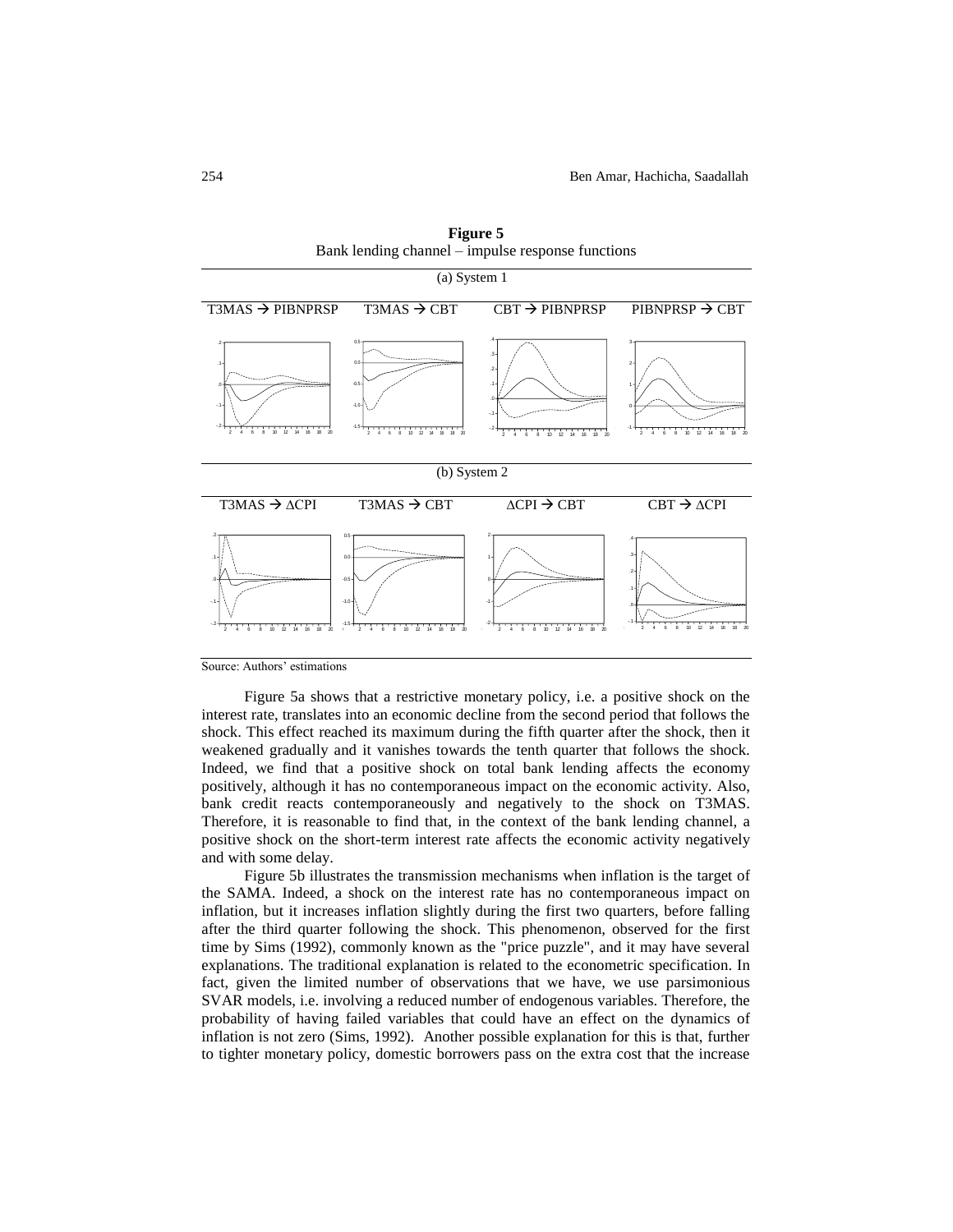of interest rates involves on the prices at which they offer their products. This impact is only temporary: the inflation decrease from the third quarter that follows the restrictive shock.

#### **2. Interactions between Islamic and Conventional Banks**

To make our vision clearer and more global, we have to examine the interactions that can occur between Islamic bank finance and conventional bank credit. To analyze these interactions and their role in the transmission of the monetary policy, we distinguish the credit granted by conventional banks (CBC) and financing provided by Islamic banks (CBI). Table 6 illustrates the structure of the systems 3 and 4 identified in the structural form  $A_0 \cdot u_t = B \cdot \varepsilon_t$ .

**Table 6** Structure of the SVAR-X models to test interactions between Islamic and conventional banks as part of the bank lending channel

| m 3: u7                                      | $\mathbf{u}_{t}^{\text{SVAR}-\text{X}_3} = (\mathbf{u}_{t}^{\text{T}_3 \text{MAS}}, \mathbf{u}_{t}^{\text{CBC}}, \mathbf{u}_{t}^{\text{CBI}}, \mathbf{u}_{t}^{\text{PIBNPRSP}})$ |                                                              |                                                    |                                                                                                                                         |
|----------------------------------------------|----------------------------------------------------------------------------------------------------------------------------------------------------------------------------------|--------------------------------------------------------------|----------------------------------------------------|-----------------------------------------------------------------------------------------------------------------------------------------|
| $a_{21}$<br>$a_{31}$<br>$a_{32}$<br>$\theta$ | $u_t^{T_3MAS}$<br>$a_{14}$<br>$u_t^{\text{CBC}}$<br>$a_{24}$<br><b>CBI</b><br>$\times$<br>$\mathbf{u}_i$<br>$a_{34}$<br><b>PIBNPRSP</b><br>$u_t$                                 | $P_{11}$<br>0<br>$b_{22}$<br>O<br>$=$<br>$\overline{0}$<br>0 | $b_{33}$<br>$\times$<br>$b_{44}$<br>$\overline{0}$ | $\epsilon_t^{T_3MAS}$<br>$\epsilon_{t}^{\text{CBC}}$<br><b>CBI</b><br>$\varepsilon_{\star}$<br><b>PIBNPRSP</b><br>$\varepsilon_{\rm f}$ |

$$
\text{System 4: } u_t^{\text{SVAR}-X_4} = (u_t^{\text{T}_3 \text{MAS}}, u_t^{\text{CBC}}, u_t^{\text{CBI}}, u_t^{\Delta \text{CPI}})
$$

Syste:

| $a_{21}$<br>a,<br>a | - | $a_{14}$<br>$a_{24}$<br>$\times$<br>$a_{34}$ | T <sub>3</sub> MAS<br>$u_{\star}$<br>CBC<br>u<br><b>CBI</b><br>u<br>$\triangle$ CPI<br>$u_{\tau}$ | 0<br>- | b <sub>oo</sub> | $\sim$<br>99 | $b_{44}$ | $\epsilon_{t}^{\text{T}_{3} \text{MAS}}$<br>CBC<br>ε,<br>CBI<br>o<br>$\triangle$ CPI<br>$\varepsilon_{\rm t}^-$ |
|---------------------|---|----------------------------------------------|---------------------------------------------------------------------------------------------------|--------|-----------------|--------------|----------|-----------------------------------------------------------------------------------------------------------------|
|---------------------|---|----------------------------------------------|---------------------------------------------------------------------------------------------------|--------|-----------------|--------------|----------|-----------------------------------------------------------------------------------------------------------------|

Note: « $a_{ij}$ » is the instantaneous response of the variable « i » to a shock on the variable « j ».

Systems 3 and 4 have the same structure. We assume that the monetary policy responds instantaneously to the target variables (PIBNPRSP in system 3 and ∆CPI in system 4). We also assume that the monetary policy and its targets have contemporaneous impact on both the credit granted by conventional banks  $(a_{21}\neq 0;$  $a_{24}\neq 0$ ) and the financing provided by Islamic banks ( $a_{31}\neq 0$ ;  $a_{34}\neq 0$ ), and that the Islamic banks adopt the same behavior as conventional banks in terms of funding policy  $(a_{32} \neq 0)$ .

Figures 6 and 7 illustrate the impulse response functions related to systems 3 and 4 respectively: they show, on one hand, the response of target variables (PIBNPRSP and  $\Delta$ CPI) to a shock on the short-term interest rate (T3MAS) and on the transmission variables (CBC and CBI), and, on the other hand, the interactions between CBC and CBI in both systems.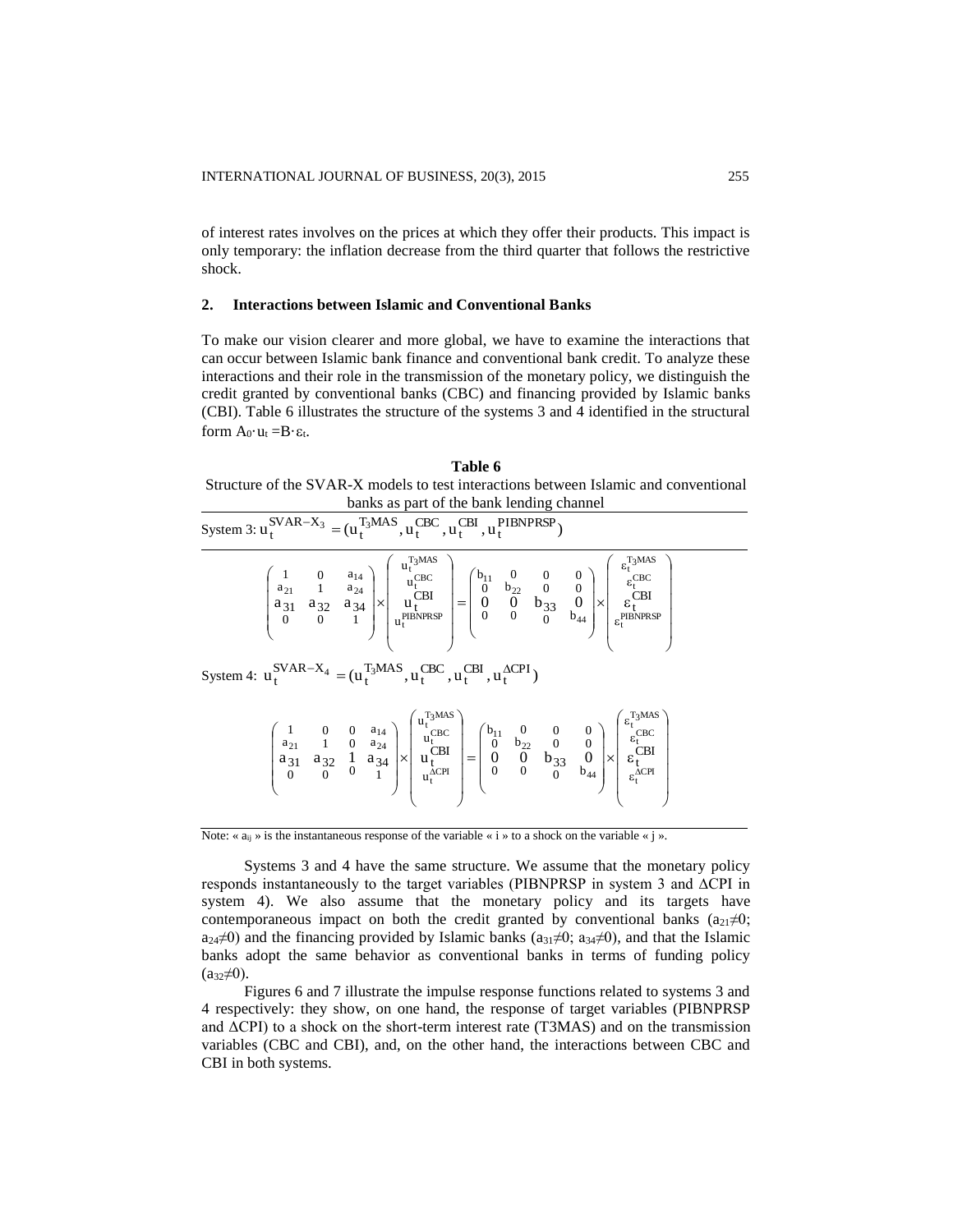

Source: Authors' estimations

As shown in Figure 6, a positive shock on T3MAS negatively affects the PIBNPRSP from the third quarter following the shock, and gradually weakened thereafter. Also, positive shock on the transmission variables (CBC and CBI) results in an improvement of the economic activity. However the impact of conventional bank credit on economic activity is more significant than the impact of Islamic bank financing. Symmetrically, a shock on the PIBNPRSP results in an increase in the conventional bank loans and Islamic bank financing.

We also find that conventional and Islamic banks react to each other in the same way. Indeed, an unexpected positive shock on CBC results in an increase in CBI, and vice versa. However, the reaction of the CBC to a shock on the CBI seems to be more significant than the reaction of the CBI to a shock on the CBC.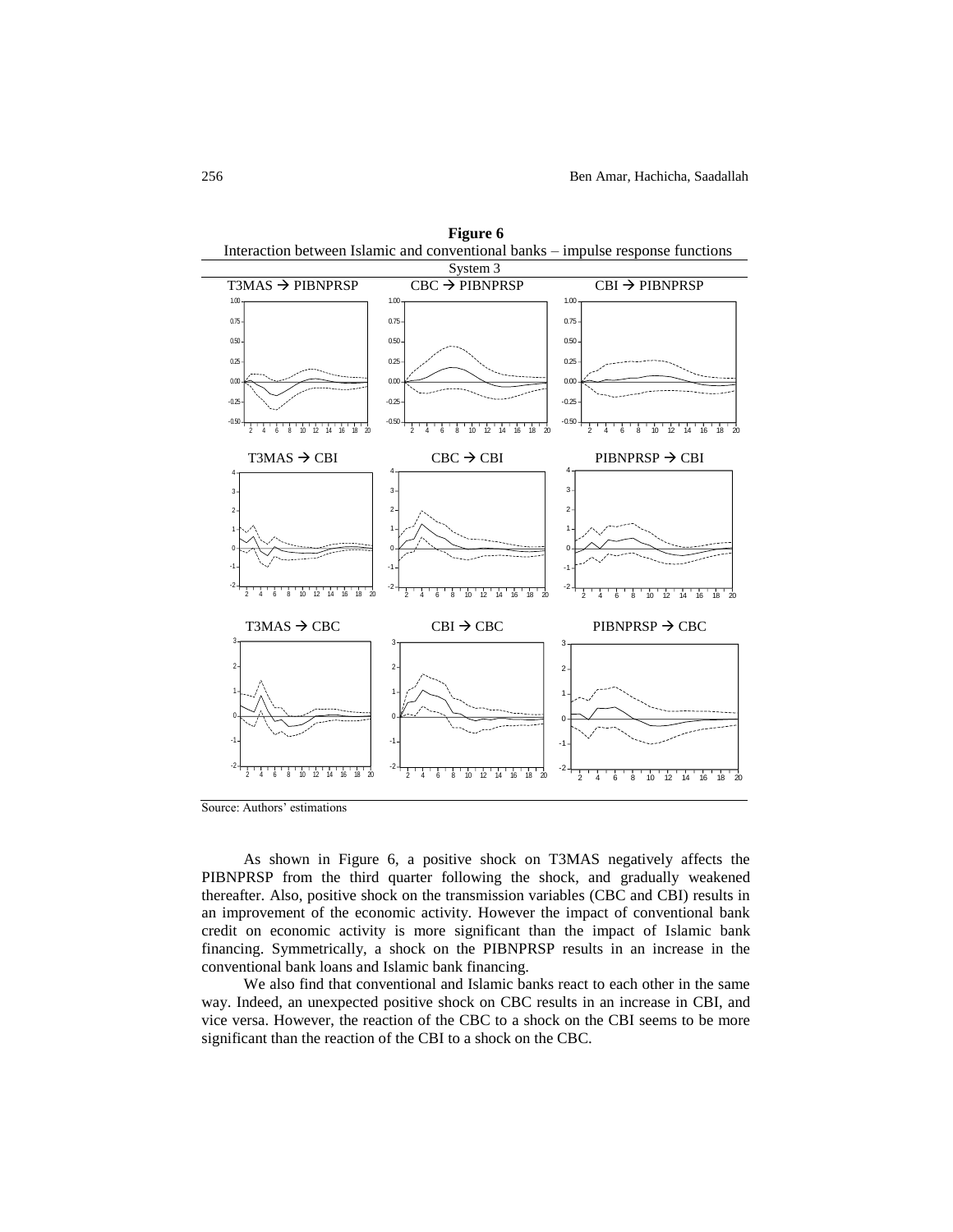

Figure 7 shows that a positive shock on CBC or CBI results in an increase in the inflation. But paradoxically, we find that inflation rises further to a tighter monetary policy. This may be due to the fact that we have used parsimonious models given the fact that we have a limited number of observations, as explained for system 2. Other effects are largely similar to the effects observed in the system 3.

## **VI. CONCLUSIONS**

In this paper we have attempted to empirically investigate the monetary policy transmission channels in the presence of Islamic banks in Saudi Arabia over the period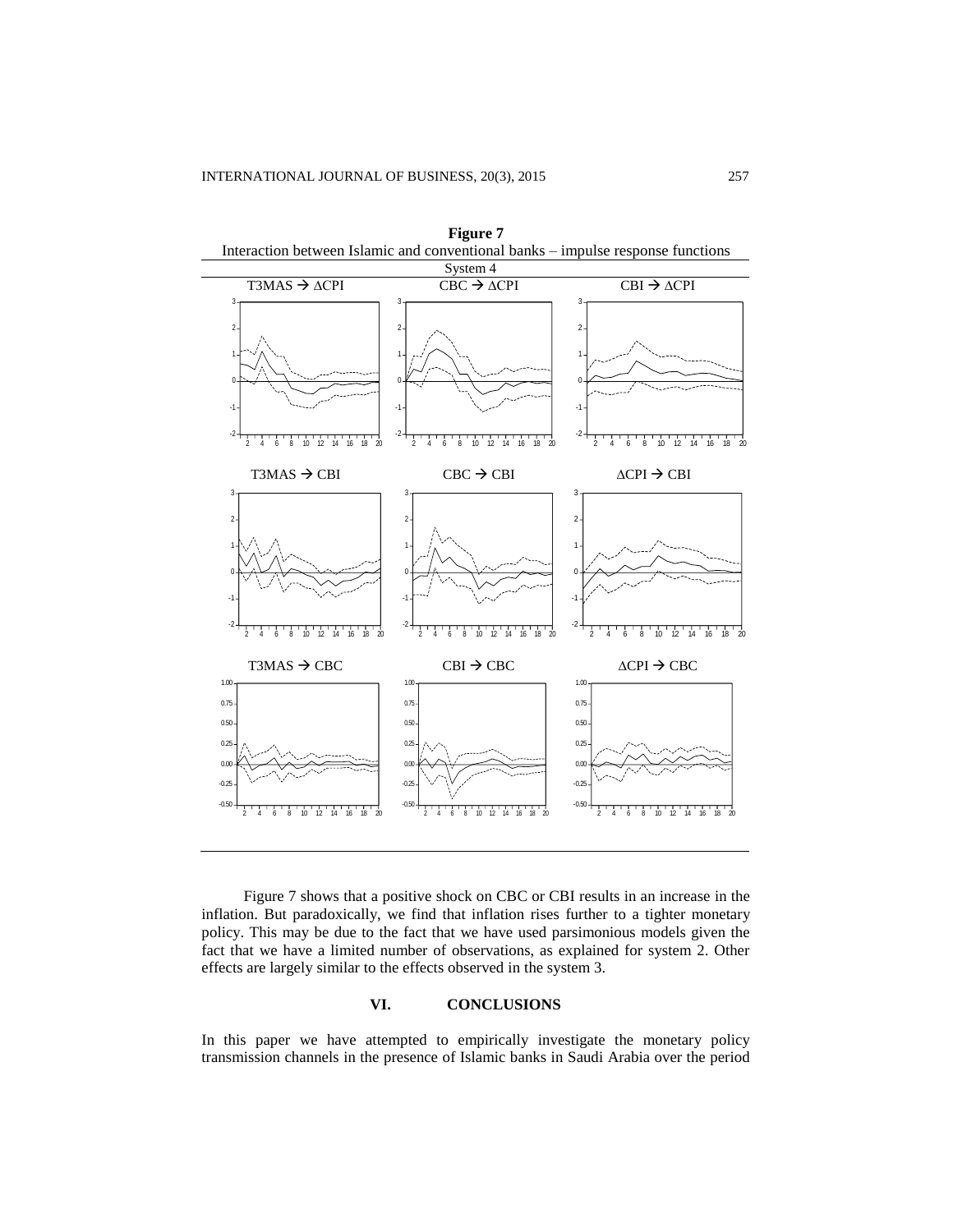1990Q4-2013Q3. To do so, we have used SVAR-X models. More precisely, we have built four SVAR-X models: the first two models analyze the (total) bank "lending" channel (i.e. Islamic and conventional), while the latter two models highlight the interactions that can occur between Islamic bank finance and conventional bank credit. The results indicate that bank lending channel is relatively effective in influencing nonoil private output, but less effective in influencing consumer prices. Indeed, a positive shock on bank financing extended by Islamic banks or on loans granted by conventional banks results in an improvement of the economic activity. However the impact of conventional bank credit on economic activity is more significant than the impact of Islamic bank financing. The results also show that conventional and Islamic banks react to each other in the same way, as an unexpected positive shock on CBC results in an increase in CBI, and *vice versa*. However, the reaction of the CBC to a shock on the CBI seems to be more significant than the reaction of the CBI to a shock on the CBC.

As Cevik and Teksoz (2012), Espinoza and Prasad (2012) and Ziaei (2012), we think that strengthening the financial intermediation and facilitating the development of domestic capital markets may improve the efficiency of the transmission mechanisms in this country.

## **ENDNOTES**

- 1. The Saudi riyal was issued in June 1961, nine years after the establishment of the SAMA.
- 2. Since May 1977, foreign banks have been forced to sell 60 to 65% of their capital to Saudi institutional units. Under this decision, the Algemene Bank became Bank Al Saudi Al Hollandi, the British Bank of the Middle East became Saudi British Bank, the Banque de l'Indochine et de Suez became Banque Saudi Fransi, the Bank of Cairo became Saudi Cairo Bank, the National Bank of Pakistan became, after a complete nationalization, Bank Al Jazira, the First National Citibank became the Saudi American Bank.
- 3. In 2003, Saudi Arabia has adopted Anti Money Laundering / Combating the Financing of Terrorism measures.
- 4. One of the main objectives of banking regulation is to reduce the risk of default, contagion and systemic risk in the financial system, (Ramady, 2009: 236).
- 5. Obaidullah (2005) also have stressed the point of competition.
- 6. The demonstration is not submitted in this paper but can be provided by the authors upon request.
- 7. The increase in food prices pushed the government to introduce a subsidy on rice and baby milk (al-Jasser and Banafe, 2009:425).
- 8. Over the period 1982-2012, bank credit granted to the private sector to total bank credit ratio vary between 78 and 96%.
- 9.  $[k^2(p+2)] [k^2p + (k^2 + k)/2] = 2k^2 [k(k+1)/2]$ . If one of the two matrices  $(A_0)$ and B) is an identity matrix, then  $k^2$  restrictions will be automatically imposed. In this case, we should introduce  $(2k^2 - k^2) - [k(k+1)/2] = k(k-1)/2$  restrictions at least.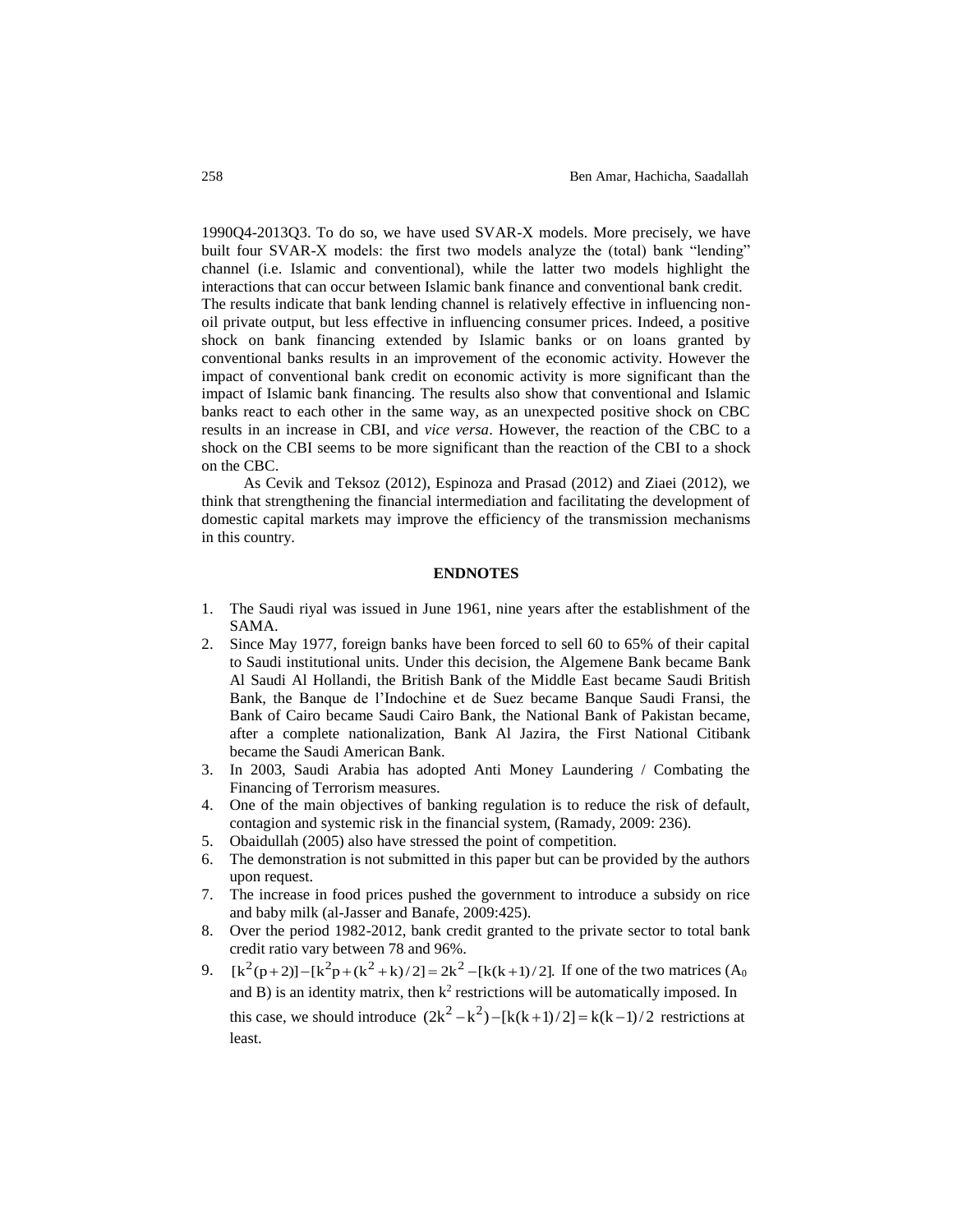- 10.  $I(A, B) = \text{const} \tan t + \frac{1}{2} \log \det(A)^2 \frac{1}{2} \log \det(B)^2 \frac{1}{2} \text{tr}(A'B^{-1}B^{-1}A\Omega_u).$
- 11. The amplitude of the shock is equal to one standard deviation.

## **REFERENCES**

- Abdul Kader, R., and Y.K. Leong, 2009, "The Impact of Interest Rate Changes on Islamic Bank Financing," *International Review of Business Research Papers*, 5(3), 189-201.
- Al-Hamidy, A., 2011," Monetary Policy in Saudi Arabia," *BIS Papers*, 57, 301-305.
- Al-Jasser, M., and A. Banafe, 2002, "The Development of Debt Markets in Emerging Economies: The Saudi Arabian Experience," *BIS Papers*, 11, 178-182.
- Al-Jasser, M., and A. Banafe, 2005a, "Globalisation Financial Markets and the Operation of Monetary Policy: the Experience of Saudi Arabia," *BIS Papers*, No. 23, 260-262.
- Al-Jasser, M., and A. Banafe, 2005b, "Foreign Exchange Intervention in Saudi Arabia," *BIS Papers*, No.24, 265-272.
- Al-Jasser, M., and A. Banafe, 2008, "Monetary Policy Transmission Mechanism in Saudi Arabia," *BIS Papers*, No.35, 439-442.
- Al-Jasser, M., and A. Banafe, 2009, "Capital Flows and Financial Assets in Emerging Markets: Determinants, Consequences and Challenges for Central Banks," *BIS Papers*, No.44, 423-426.
- Amisano, G., and C. Giannini, 1997, *Topics in Structural VAR Econometrics*, Springer-Verlag Edition.
- Bernanke, B., and A. Blinder, 1992, "The Federal Funds Rate and the Channels of Monetary Transmission," *The American Economic Review*, 82(4), 901-921.
- Bernanke, B., and M. Gertler, 1995, "Inside the Black Box: The Credit Channel of Monetary Policy Transmission," *Journal of Economic Perspectives*, 19(4), 27-48.
- Buckle, R.A., K. Kim, H. Kirkham, N. McLellan, and J. Sharma, 2002, "A Structural VAR Model of the New Zealand Business Cycle," *New Zealand Treasury Working Paper Series*.
- Cevik, S., and K. Teksöz, 2012, "Lost in Transmission? The Effectiveness of Monetary Policy Transmission Channels in the GCC Countries," *IMF Working Papers*.
- Chong, B.S., and M. Liu, 2009, "Islamic Banking: Interest-free or Interest-based?" *Pacific-Basin Finance Journal*, 17(1), 125-144.
- Christiano, L.J., M. Eichenbaum, and C. Evans, 1999, "Monetary Policy Shocks: What We Have Learned and to What End?" In: *Handbook of Macroeconomics* (eds. Taylor, J.B., and M. Woodford), Edition 1, Vol.1, Chapter 2, 65-148.
- Espinoza, R., and A. Prasad, 2012, "Monetary Policy Transmission in the GCC Countries," *IMF Working Papers*.
- Hamilton, J.D., 1994, *Time Series Analysis*, Princeton University Press.
- Keating, J., 1992, "Structural Approaches to Vector Autoregressions," *Federal Reserve Bank of St. Louis*, 37-57.
- Kilian, L., 2013, "Structural Vector Autoregressions." In: *Handbook of Research Methods and Applications in Empirical Macroeconomics* (eds. Hashimzade, N., and Thornton, M.A.), Edward Elgar, 515-554.
- Lüetkepohl, H., 2011, "Vector Autoregressive Models," *EUI Working Papers*.